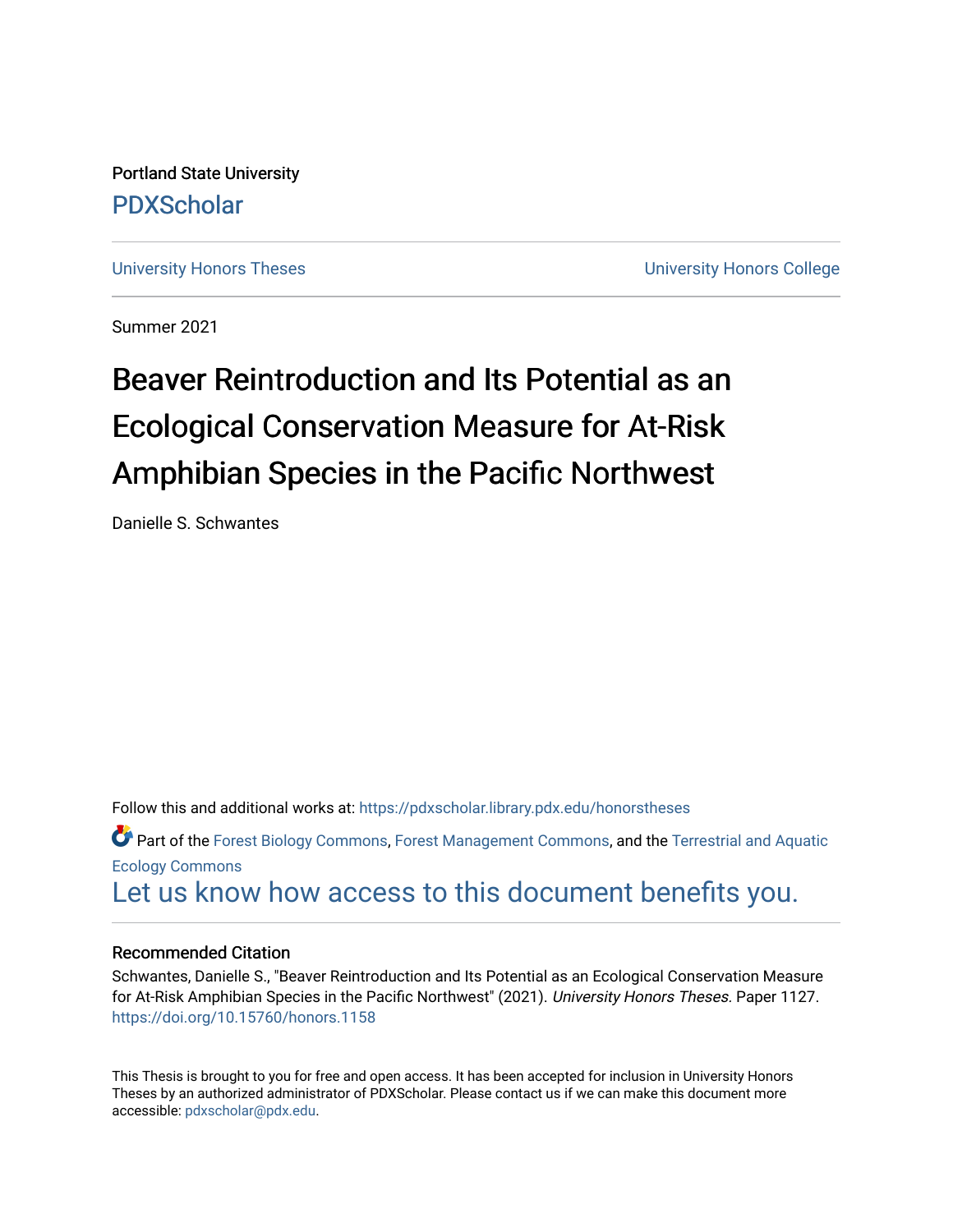## **Beaver reintroduction and its potential as an ecological conservation measure for at-risk amphibian species in the Pacific Northwest**

by

## Danielle Schwantes

An undergraduate honors thesis submitted in partial fulfillment of the

requirements for the degree of

Bachelor of Science

in

University Honors

and

Environmental Science and Management

Thesis Advisor

Dr. Jeffrey Gerwing

Portland State University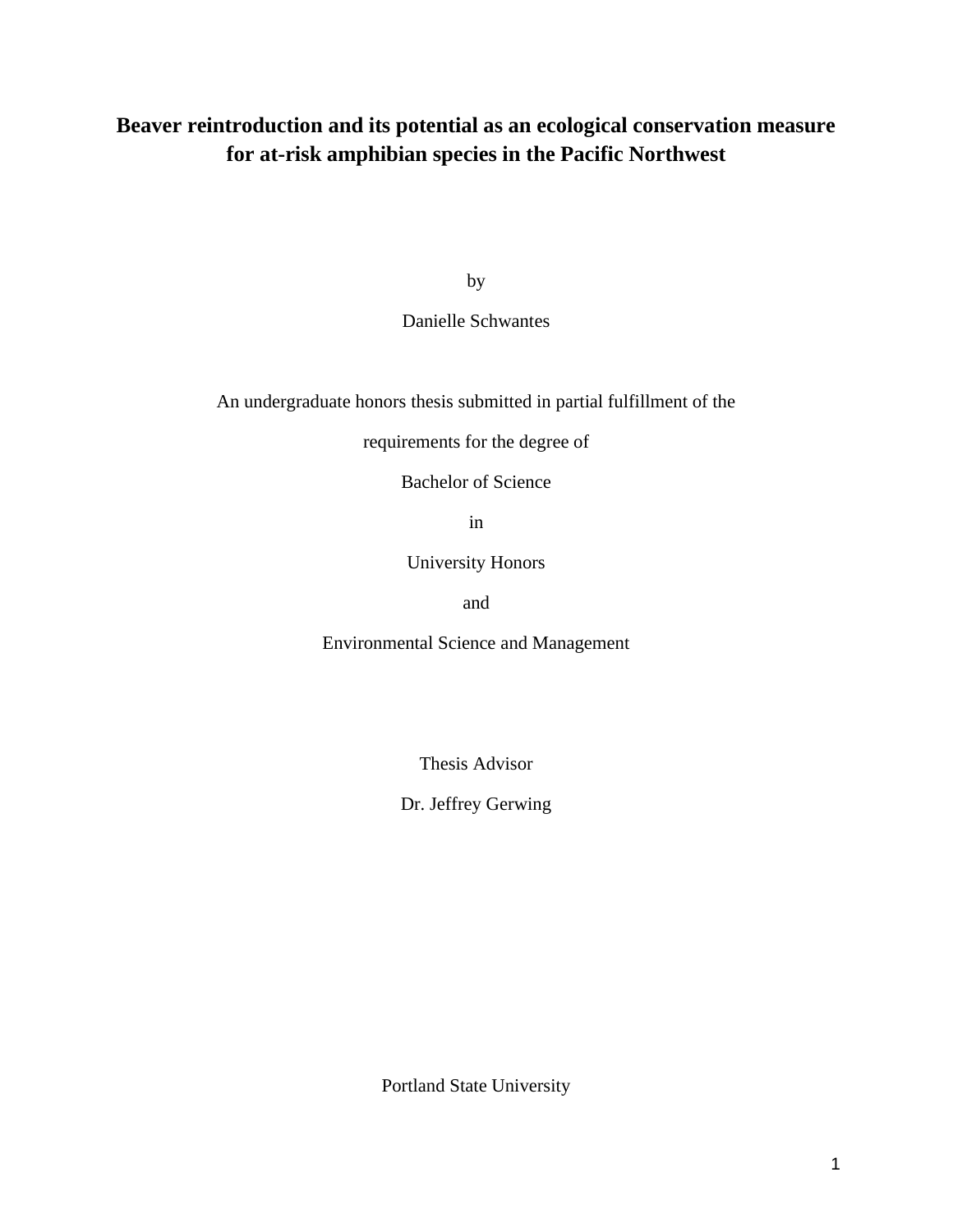2021

| <b>Table of Contents</b><br>Page |                 |                                                                                 |  |  |  |  |  |
|----------------------------------|-----------------|---------------------------------------------------------------------------------|--|--|--|--|--|
| 1.                               |                 |                                                                                 |  |  |  |  |  |
| 2.                               |                 |                                                                                 |  |  |  |  |  |
|                                  | a.              |                                                                                 |  |  |  |  |  |
|                                  |                 | b. Relationship to Riparian Zones and Wetlands and Potential Impacts of Habitat |  |  |  |  |  |
|                                  | c.              |                                                                                 |  |  |  |  |  |
|                                  | d.              |                                                                                 |  |  |  |  |  |
| 3.                               |                 |                                                                                 |  |  |  |  |  |
|                                  |                 |                                                                                 |  |  |  |  |  |
|                                  |                 |                                                                                 |  |  |  |  |  |
|                                  | $a$ .           |                                                                                 |  |  |  |  |  |
|                                  | b.              |                                                                                 |  |  |  |  |  |
|                                  | $\mathcal{C}$ . |                                                                                 |  |  |  |  |  |
| 5.                               |                 |                                                                                 |  |  |  |  |  |
|                                  | a.              |                                                                                 |  |  |  |  |  |
|                                  | b.              |                                                                                 |  |  |  |  |  |
|                                  | $\mathcal{C}$ . |                                                                                 |  |  |  |  |  |
|                                  |                 |                                                                                 |  |  |  |  |  |
| 6.                               |                 |                                                                                 |  |  |  |  |  |
|                                  | $a$ .           |                                                                                 |  |  |  |  |  |
| 7.                               |                 |                                                                                 |  |  |  |  |  |
| 8.                               |                 |                                                                                 |  |  |  |  |  |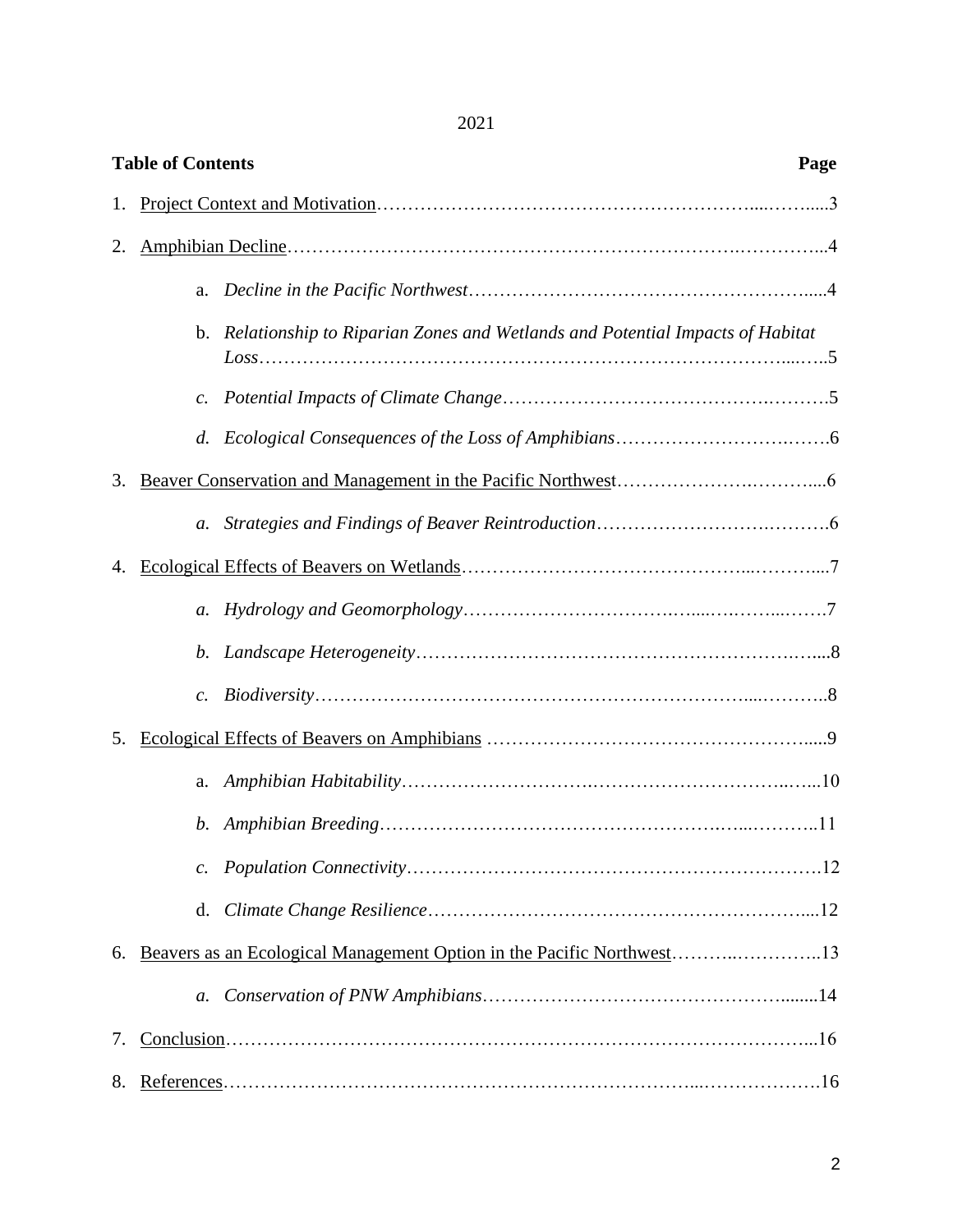#### Project Context and Motivation

Amphibian populations are in severe decline in the Pacific Northwest (PNW) (Hossack et al, 2015; Walls et al, 1992; AmphibiaWeb, 2021). The PNW includes the range of the Oregon Spotted frog (*Rana pretiosa*), listed as threatened by the Endangered Species Act (ESA). There are many other at-risk amphibian species listed as sensitive, threatened, or endangered throughout the PNW. In this region, several species of amphibian have become locally extinct, while the ranges of numerous species have become drastically reduced (Walls et al, 1992). Many researchers predict the cause of the decline to be loss of their wetland habitats due to climate change and anthropogenic stressors (Hossack et al, 2015; Remm et al, 2018; Popescu & Gibbs, 2009; Karraker & Gibbs, 2009). Wetlands are disappearing, with approximately 50% of the world's wetlands lost or degraded (Karraker & Gibbs, 2009; Remm et al, 2018).

The reintroduction and population management of beavers into ecoregions of the Pacific Northwest could be an important step in the conservation of this region's wetlands and amphibians. Beavers are ecosystem engineers and, through structural manipulations of forest ecosystems, are able to create larger wetlands that are highly preferred by amphibians (Hood et al, 2008; Pollock et al, 2009; Karracker et al, 2009). They are able to restore wetland quality, productivity and biodiversity and their ponds provide excellent breeding habitats and increase the survivability of amphibians at all life stages (Law et al, 2019; Karracker et al, 2019). As the creators of vital amphibian habitat, beavers could put ecosystems back into balance by performing important wetland and aquatic ecosystem processes. Their reintroduction into ecoregions where amphibians are at-risk could be a key to mitigating the decline of PNW amphibian populations.

Beaver presence is a biophysical variable that can be linked with amphibian species richness, occupancy, and community dynamics, however this is still an emerging area of research (Hossack et al, 2015). This work explored the linkage between beaver presence and wetland hydrology, geomorphology, landscape heterogeneity, and biodiversity, as well as amphibian habitability, breeding, population connectivity, and climate change resilience to gain a greater understanding of how beavers could be a tool for habitat restoration and species conservation via reintroduction. The goal of this project was to determine if the reintroduction of beavers is a viable tool for the stabilization and support of at-risk amphibians (listed as either candidate, sensitive, special concern, threatened, or endangered) in the Pacific Northwest, using case studies that focus on amphibian species special needs, limiting factors, and recommended conservation actions. Specific emphasis was placed on reintroducing beavers as a tool for habitat restoration, ecological management, and amphibian conservation. This study focused on anuran amphibians,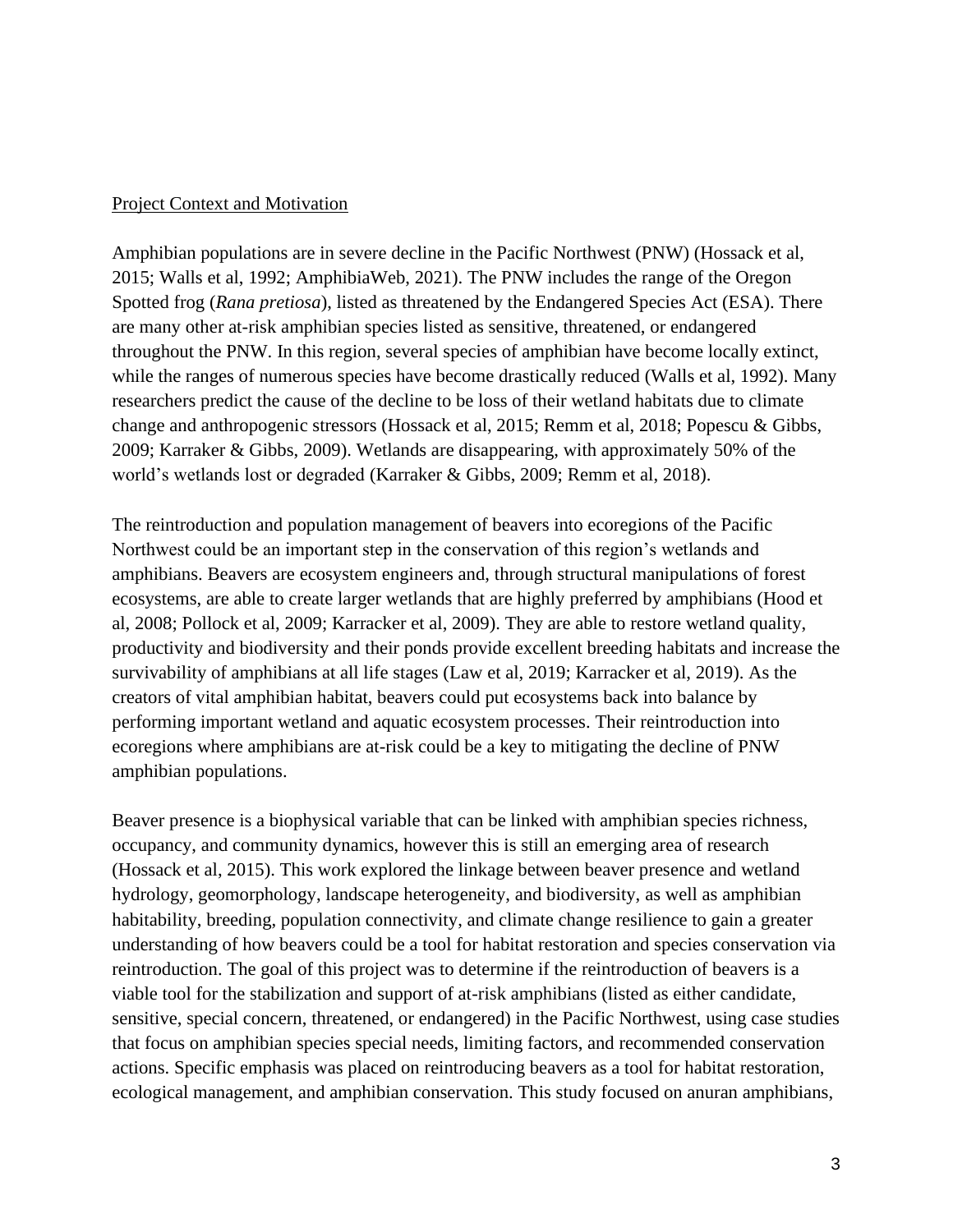as this order of amphibians is more likely to be influenced by beaver ecosystem engineering and would more greatly benefit from the environmental changes caused by beavers after successful reintroduction.

## Amphibian Decline

Amphibians (class amphibia, containing over 8,000 species) are vertebrates with unique life histories and physical characteristics (AmphibiaWeb, 2021). Due to their unique adaptations, amphibians are extremely sensitive to changes to their environment including disease, pollution, toxic chemicals, ultraviolet radiation, and habitat destruction (USGS). Amphibian populations around the world have experienced significant declines within the last couple of decades, exceeding those seen in any other vertebrate class (Hossack et al, 2015). More than 30% of the world's amphibians are threatened and 43% have populations that are declining, with 168 species believed to have gone extinct (AmphibiaWeb, 2021; Carvalho et al, 2020). The specific cause for the declines is unknown, making conservation efforts difficult. Although there is a long history of amphibian declines, long-term trends are lacking, and many ecological factors associated are not well understood; however, many researchers predict that the major causes are loss of habitat and climate change (Hossack et al, 2015; Remm et al, 2018; Popescu & Gibbs, 2009; Karraker & Gibbs, 2009).

## *Decline in the Pacific Northwest*

The Pacific Northwest is made up of the states of Oregon and Washington, as well as regions of Idaho, California, and the Canadian province of British Columbia. Despite the PNW containing 17% of all amphibian species found in the U.S. and 49% of all species found in Canada, amphibian decline is particularly severe in this region, with a long history of declines being documented (Hossack et al, 2015; Walls et al, 1992).

The Oregon Spotted frog is an amphibian of the Pacific Northwest region with a range that falls within the United States; it is currently listed as threatened under the United States ESA. Four other amphibians of the PNW have been candidates for listing under the ESA in the past including the Northern Red-Legged frog (*R. aurora*), Cascades frog (*R. cascadae*), Larch Mountain salamander (*Plethodon larselli*), and Siskiyou Mountains salamander (*P. stormi*) (Walls et al, 1992). In British Columbia, there are 11 amphibian species listed as endangered, threatened, or of special concern under the Species at Risk Act (SARA) (WildResearch, 2015). In Washington, there are 9 species listed as candidate, sensitive, or endangered (WDFW). In Oregon, there are 17 species that are classified as strategy species, or species of concern by the Oregon Conservation Strategy (Oregon Conservation Strategy). These 17 species are also listed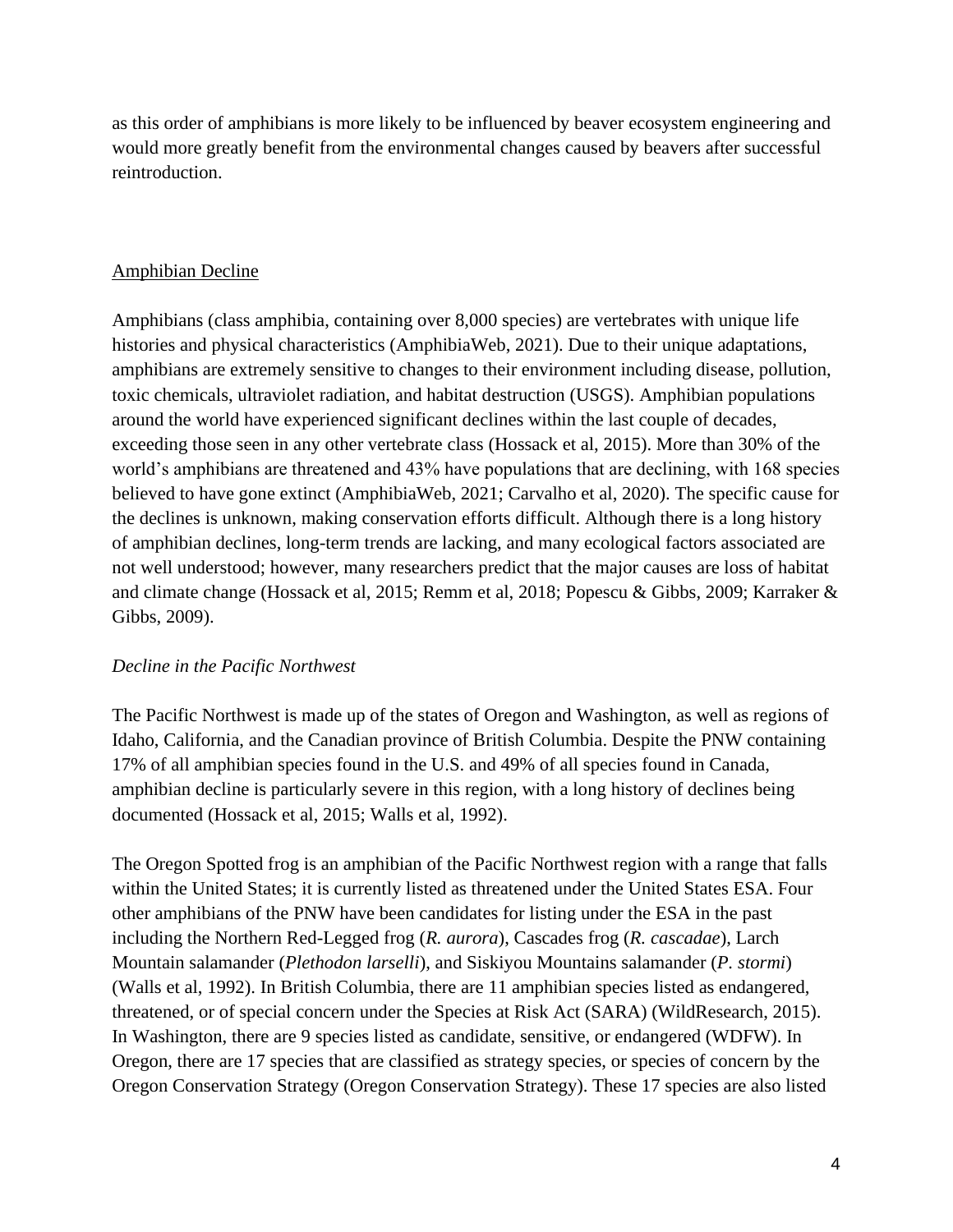as sensitive by the Oregon Department of Fish and Wildlife (ODFW). In Idaho and California, there are 4 amphibian species listed on these state's sensitive and candidate lists with regions that fall within the PNW, including the Columbia Spotted frog (*R. luteiventris*) (Idaho) as well as the Cascades frog, the Foothill Yellow-legged frog (*R. boylii*) and the Oregon Spotted frog (California Natural Resources Agency, 2021; Idaho Governor's Office of Species Conservation). In the Pacific Northwest, populations of several species of amphibian have already become locally extinct, while the ranges of numerous species have become drastically reduced (Walls et al, 1992).

#### *Relationship to Riparian Zones and Wetlands and Potential Impacts of Habitat Loss*

The main habitat of amphibians is wetlands or riparian zones. Wetlands are unique habitats, extending from the edge of a water body to above the high-water mark. They are influenced by the water table, which is in turn influenced by streams, rivers, tributaries, hillslope runoff, precipitation and alluvial aquifers (Westbrook et al., 2006). They are vital ecosystems, providing important ecosystem services and habitat to amphibian species. Amphibians are dependent on riparian zones throughout their lives because of their class's unique life cycles and physical adaptations, including aquatic egg and larval stages and semi-terrestrial juvenile and adult stages (Walls et al, 1992). Most amphibian species have "stream-riparian associations," with many having life histories and adaptations that make them reliant on headwater landscapes (Olson et al, 2007).

Although wetlands are an important landform and provide vital ecological functions, approximately 30-50% of the world's wetlands have been degraded or are threatened due to anthropogenic stressors like forest clearing, wetland draining, urbanization and agriculture, as well as climate change stressors like rising temperatures and decreasing precipitation (Carvalho et al, 2020; Karraker & Gibbs, 2009; Remm et al, 2018). Loss of wetlands and wetland degradation is a great cause for concern for amphibian populations, as this is a loss of vital habitat. This is one of the primary causes of amphibian declines around the world, with approximately 50% of amphibian species currently at-risk of decline because of loss or degradation of their habitat (Karraker & Gibbs, 2009).

## *Potential Impacts of Climate Change*

Wetlands are particularly vulnerable to climate change because it inevitably leads to reduced water inputs, which reduces groundwater recharge, severely altering water levels and hydroperiods (Hood & Bayley, 2008; Popescu & Gibbs, 2009). Many wetlands become degraded and dry out due to these stressors (Hood & Bayley, 2008). This leads to a loss of wetland functions including groundwater recharge, nutrient removal, and wildlife habitat (Hood and Bayley, 2008).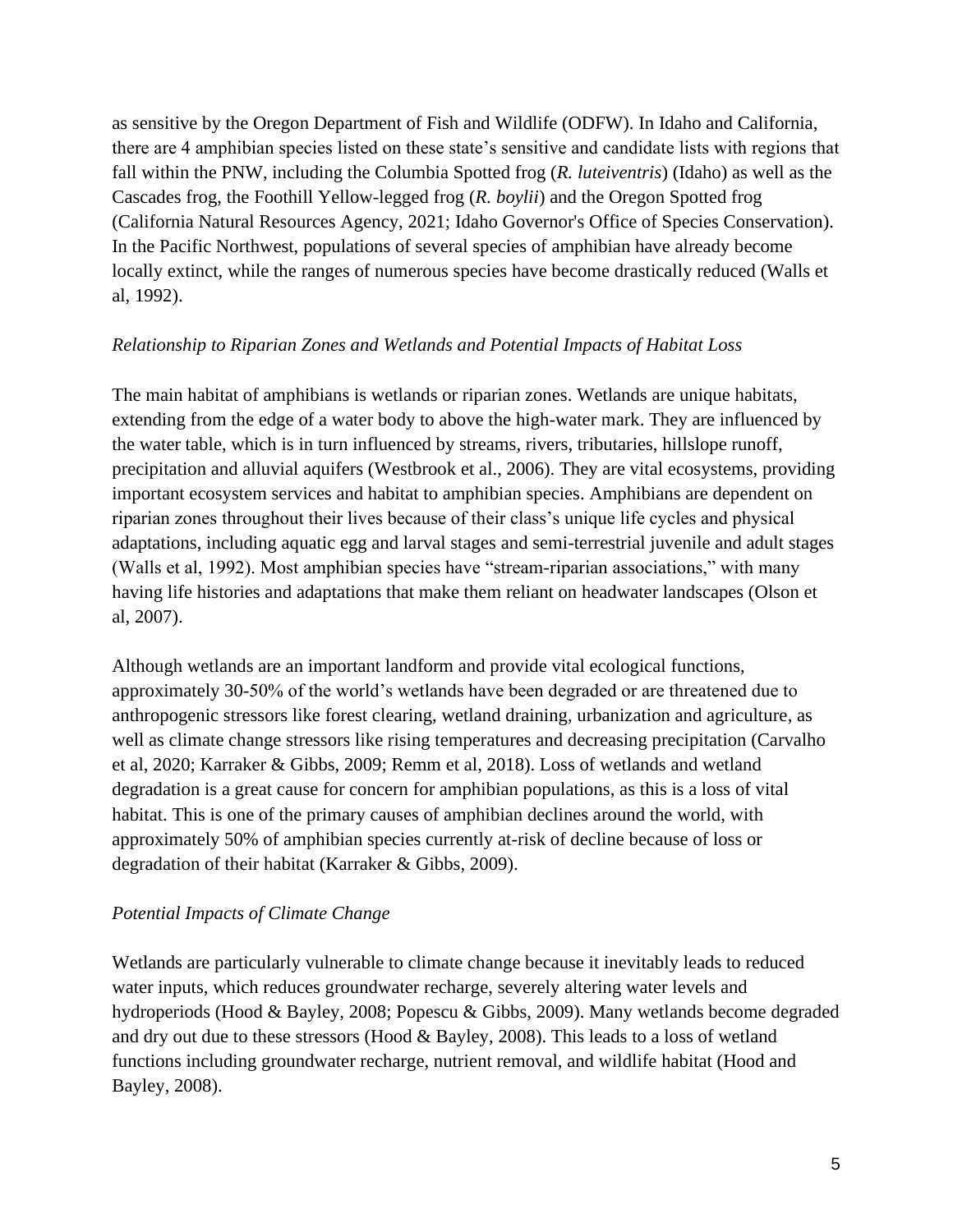These climate variables are a serious concern for amphibians because, in times of drought, the altering of water levels and hydroperiods leads to amphibian die-offs because of increased chances of amphibian desiccation during all life stages (Popescu & Gibbs, 2009). Many amphibians lay their eggs in ponds and, due to decreased stream water extent and shorter hydroperiods, these pools often dry before amphibian metamorphosis. This ecological trap greatly decreases the survival rate of larval amphibians, as well as adults that are moisturesensitive, and is a major factor that is leading to amphibian declines (Remm et al, 2018). Increased UV radiation exposure is also detrimental to amphibians due to their complex life cycles. UV radiation exposure, when combined with other anthropogenic environmental stressors, can cause a reduction of local species (Carvalho et al, 2020). Global climate change is another primary cause of amphibian declines, either through direct, indirect, or synergistic effects (Popescu & Gibbs, 2009).

#### *Ecological Consequences of the Loss of Amphibians*

Amphibians are important components of their ecosystem food webs because of their diversity and ability to stabilize the food web (AmphibiaWeb, 2021; Dodd & Cade, 1997). Being ectotherms, most of their energy is used for growth and reproduction rather than body temperature maintenance, making it possible for their populations to be relatively large (Dodd & Cade, 1997). This allows their populations to influence community dynamics, serving as both high trophic level predators in their aquatic environments, as well as prey for other important species in forest environments (Walls et al, 1992). Also, due to their ability to transfer from the aquatic to the terrestrial ecosystems, they serve as a stable energy and matter flow between these systems (AmphibiaWeb, 2021). Without amphibians, the forest, wetland and aquatic food systems are out of balance.

#### Beaver Conservation and Management in the Pacific Northwest

Beavers (*Castor canadensis* and *Castor fiber*) were once abundant throughout the American and European ecoregions. However, during the fur trade of the 1800s, they were hunted to extirpation throughout much of their historic range. The loss of beavers has had negative impacts on aspects of these forests, including forest energy cycling, ecological dynamics and landscape heterogeneity (Law et al, 2019).

Despite their extirpation, beavers have been able to make a recovery in North America and Europe. Beavers are classified as both ecosystem engineers and keystone species, showing that they have a great influence on the ecosystem and that there is great importance in supporting their populations. One vital part of the conservation of beavers and the management of their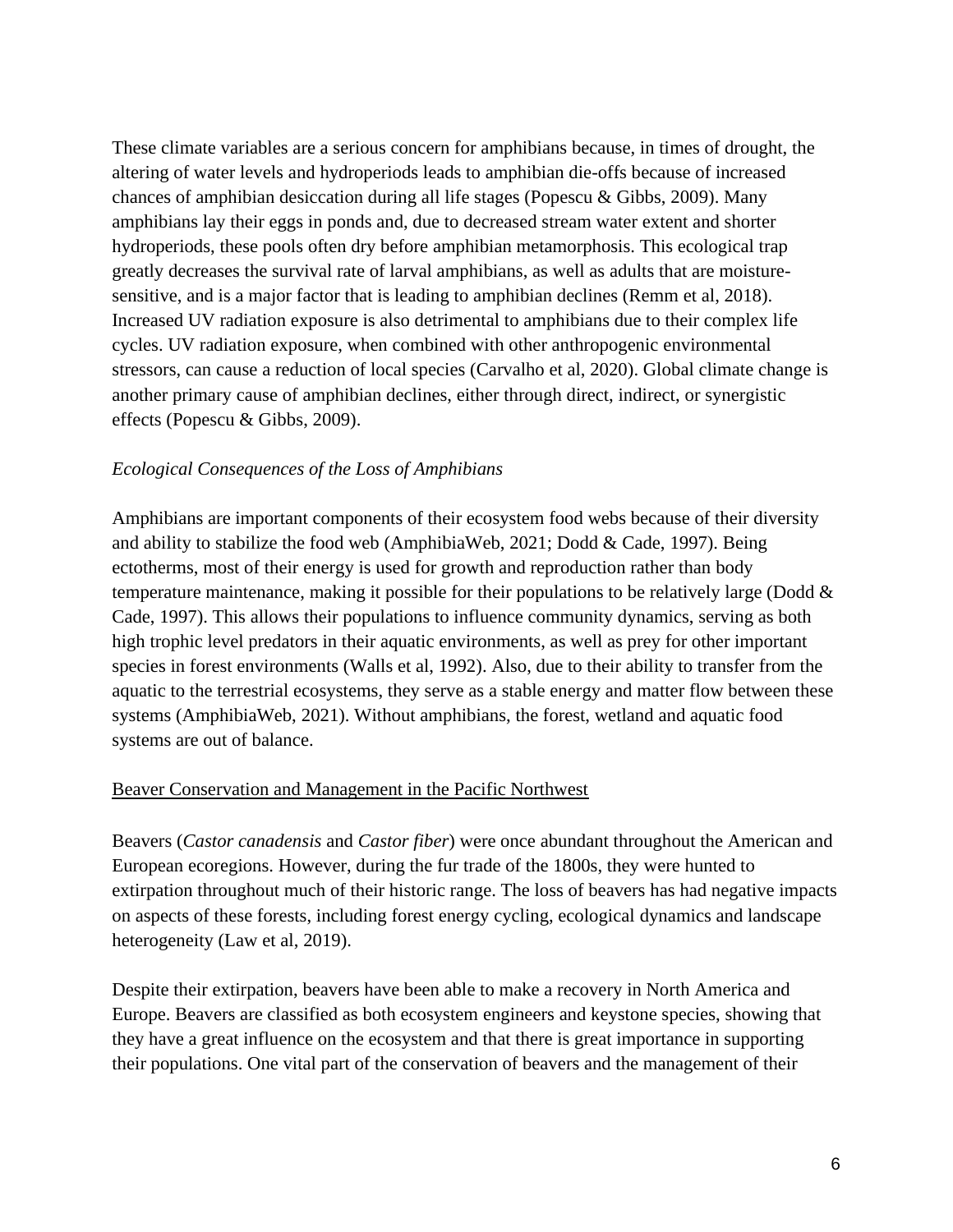populations is reintroduction programs. Many of these programs are still ongoing in the United States, with many still in effect in the Pacific Northwest region (Pollock et al, 2018).

#### *Strategies and Findings of Beaver Reintroduction*

Reintroduction of biotic materials to positively influence ecosystem services through biotic and abiotic synergies is a common strategy for the conservation and restoration of degraded wetlands and their species. Focus is put on protecting forest landscapes through the management of animal populations to facilitate habitat restoration and species conservation. The reintroduction of beavers, or relocating beavers to ecosystems where they were once native in hopes that they will establish, is a practice that has been employed in the past by many ecological management organizations (Pollock et al, 2018). The main reasons for beaver reintroductions usually include restoration of landscape heterogeneity and increased flood and drought resilience (Law et al, 2019).

Studies have found that reintroducing beavers has positive impacts on the productivity and biodiversity of their surrounding ecosystem, terrestrial and aquatic (Hood et al, 2008; Hossack et al, 2015; Karraker et al, 2009; Law et al, 2019; Pollock et al, 2018; Popescu et al, 2009; Remm et al, 2018). Beavers are a keystone species due to the impact they have on an entire ecosystem; the effects they have on the ecosystem are disproportional with their abundance (Hossack et al, 2015). They are able to fundamentally alter local forest communities in positive ways, making their reintroduction a valuable alternative to wetland restoration via human manipulation (Hood and Bayley, 2008). Their reintroductions to ecoregions where they were once native have been found to have positive impacts on habitat conservation and ecosystem restoration (Polluck et al, 2018). As the creators of vital habitat, beavers could put ecosystems back into balance by performing important wetland and aquatic ecosystem processes. They could be a key to mitigating wetland drying and the disappearance of wetland species, as well as increasing wetland biodiversity, positively influencing wetland hydrology, increasing wetland hydroperiods, as well as many other wetland mitigation aspects.

## Ecological Effects of Beavers on Wetlands

The beaver is a major influencer of wetland and riparian zone quality, productivity and biodiversity. Beavers are ecosystem engineers; they modify freshwater habitats through the building of their dams in order to raise and stabilize water levels to create a partly submerged structure which acts as their shelter. These structures are beneficial to the beaver because it provides protection from predators while also assisting in their foraging (Law at al, 2019). Through their structural manipulations of forest wetlands in order to build these structures, they influence major hydrologic processes of streams and riparian zones like the elevation of the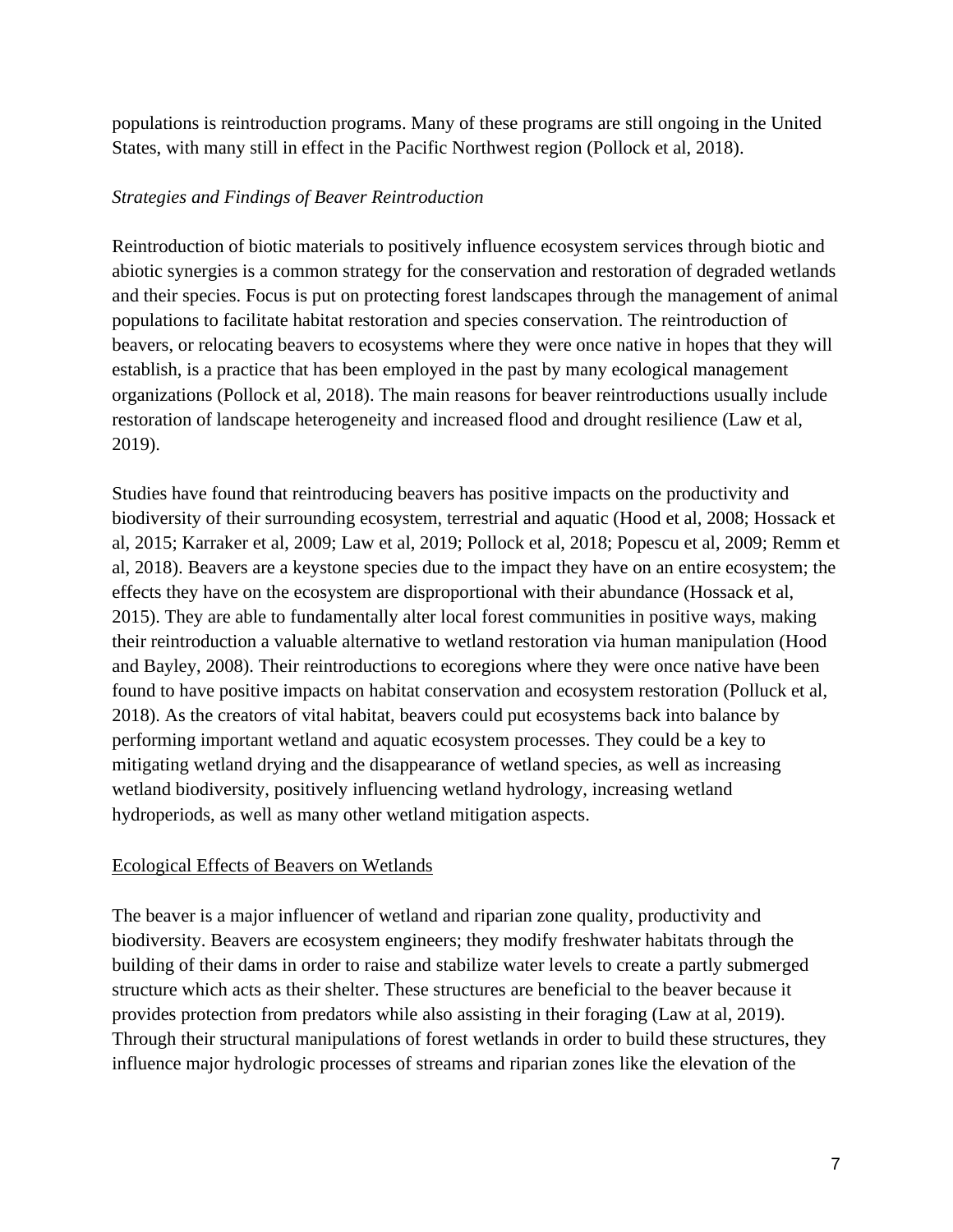water table, creation of new wetlands and extension of hydroperiods, (Law et al, 2019; Pollock et al, 2018; Hossack et al, 2015).

## *Hydrology and Geomorphology*

Beaver dams have great influence over the physicochemical characteristics of streams and rivers, due to the structural manipulations of the landscape, including construction of burrows, canals, food caches, dams and the accumulation of woody debris (Rosell et al, 2005). They influence hydrologic processes of streams and riparian zones, creating ponds and modifying stream channel geomorphology and hydrology (Hood and Bayley, 2008).

Overbank flooding, caused by the pooling of water after the building of beaver dams, influences the hydrological processes of streams and rivers both spatially and temporally (Westbrook, 2006). The elevation of the water table upstream of their dams causes water to move laterally and downstream of the dams, greatly increasing the extent of water inundation. This creates more wetland area that is greater in depth and duration (Westbrook, 2006). Overbank flooding is also one of the main ways ground and soil water is replenished in wetlands, as it alters groundwater flows throughout valleys (Westbrook, 2006; Law, et al, 2019).

A series of beaver dams has the ability to change annual water discharge patterns, leading to increased flows during dry seasons due to increased water storage capacity. This could result in longer hydroperiods, with streams that were once intermittent flowing continuously (Rosell et al, 2005). Beavers create semi-permanent ponds as opposed to vernal (seasonal) ponds. Vernal ponds tend to be small and shallow, filling with water during the wet season and then drying up during warmer months of the year while beaver ponds persist on an annual basis and last for longer periods throughout the year (Karraker and Gibbs, 2009).

Beaver dams are also able to decrease stream regime and peak discharge rates, reducing flooding and erosion caused by run-off events (Rosell et al, 2005). The drainage network of rivers and streams can also be impacted by beaver dams. Westbrook found that a beaver dam created new surface water flow paths due to the dam steepening the groundwater flow gradient (2006). They concluded that the beaver's effect on hydrologic processes shows that beavers have a vital influence on the structure and function of wetlands and riparian zones.

## *Landscape Heterogeneity*

Healthy beaver populations are able to maintain heterogeneity at a range of scales, from local to landscape (Law et al, 2019). At the landscape scale, heterogeneity is increased due to the landscape including patches of habitat that are beaver manipulated while other patches remain unaltered as well as newly formed and older or abandoned beaver dams coexisting (Law et al,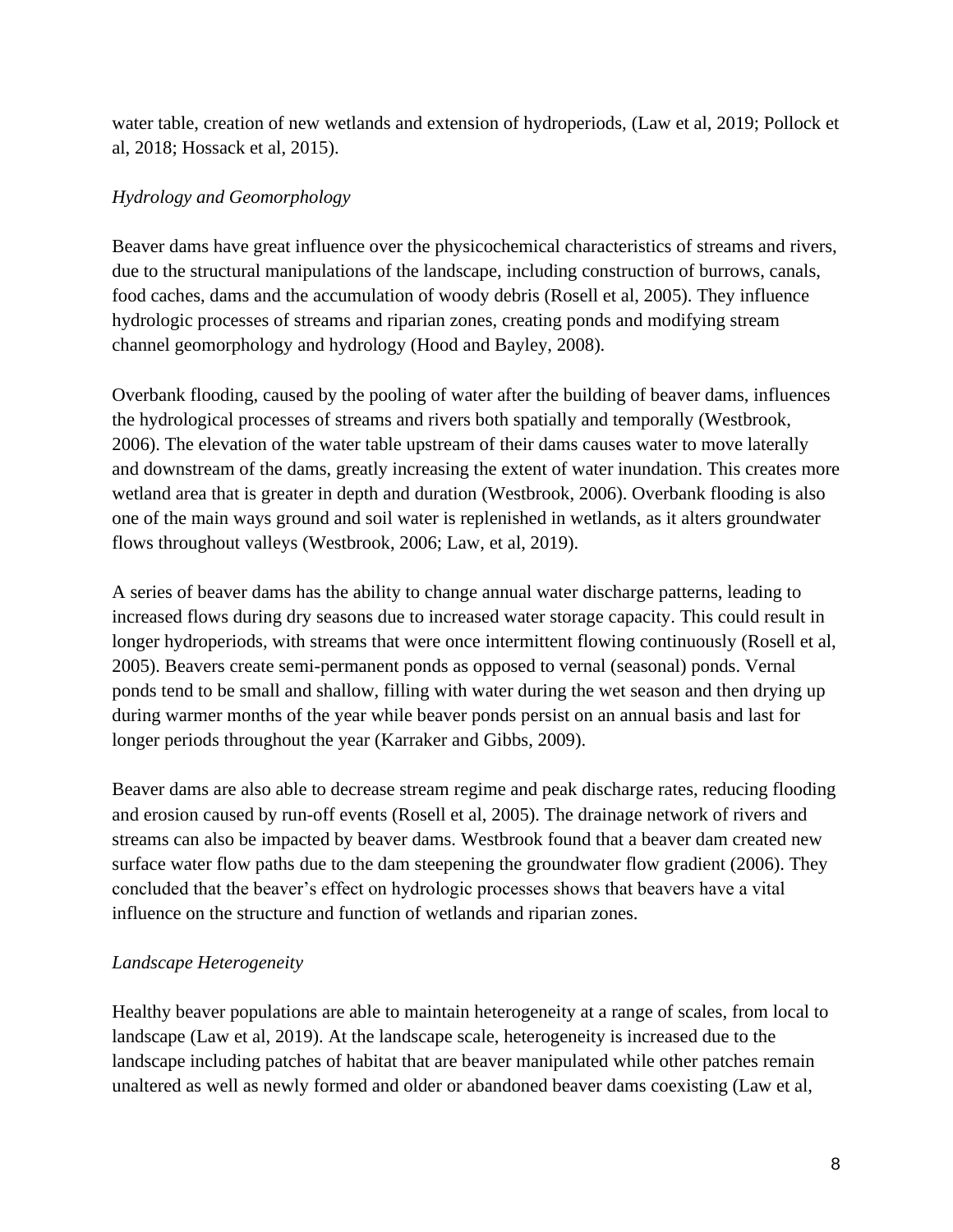2019). This creates diverse habitat, with a variety of wetlands that have different levels of hydroperiods (Karraker & Gibbs, 2009). The mosaic of wetlands that usually form alongside beaver ponds also increases landscape heterogeneity, which shows that beavers have a large impact that extends beyond their disturbance (Popescu & Gibbs, 2009; Cunningham et al, 2007). Beaver ponds are also unique systems when compared to other naturally forming ponds. They differ slightly in physical characteristics and tend to be more dynamic than other permanent wetlands. They have a fluctuating hydrological regime unlike other ponds that is caused by the constant changes to their dams. Beavers also continually disturb the habitat on smaller scales via herbivory and tree felling, accumulation of woody debris and continued channel engineering and canal excavation. All of these characteristics add to the heterogeneity of beaver engineered wetlands (Law et al, 2019).

#### *Biodiversity*

Through their manipulations of forest wetlands, beavers are able to increase riparian zone disturbance and plant and animal biodiversity (Law et al, 2019; Metts et al, 2001). One vital manipulation, over bank flooding, converts more terrestrial land into wetlands and plays a vital role in the nutrient and energy transfer between the aquatic and terrestrial ecosystems (Westbrook, 2006; Popescu & Gibbs, 2009; Pollock et al, 2018). This influences the nutrient cycling of the forest ecosystem, as it facilitates exchange of sediment, water, and organic matter between rivers and streams and their riparian areas (Law et al, 2019). The beaver's ability to cause overbank flooding makes beavers a vital part of nutrient and energy transfer between the aquatic and terrestrial ecosystems, and influencers of the nutrient cycling of the forest ecosystem (Law et al, 2019). Due to the beaver dam's ability to raise the water table, the exchange of sediment, water, and organic matter between rivers and streams and their riparian areas is able to more readily take place (Law, et al, 2019). This helps to increase the productivity and quality of riparian habitats, which helps to increase biodiversity. Overbank flooding also increases the extent of wetland inundation, creating more wetland habitat for many species, including fish, water birds, mammals and herptiles, which also increases wetland biodiversity (Hood & Bayley, 2008; Metts et al, 2001).

Multiple studies have shown that biodiversity has been enhanced in natural forest areas where beavers have been reintroduced. Law et al found that freshwater biodiversity is increased at the landscape scale through the reintroduction of beavers, with the species pools being larger in beaver ponds opposed to non-beaver ponds. The number of unique species in beaver ponds was 50% higher than unique species in other wetlands of the same region, showing that beaver ponds house a distinctive species assemblage. They found that beaver reintroduction and population management could be an important aspect of mitigating degraded landscapes and increasing freshwater biodiversity recovery (Law et al, 2019).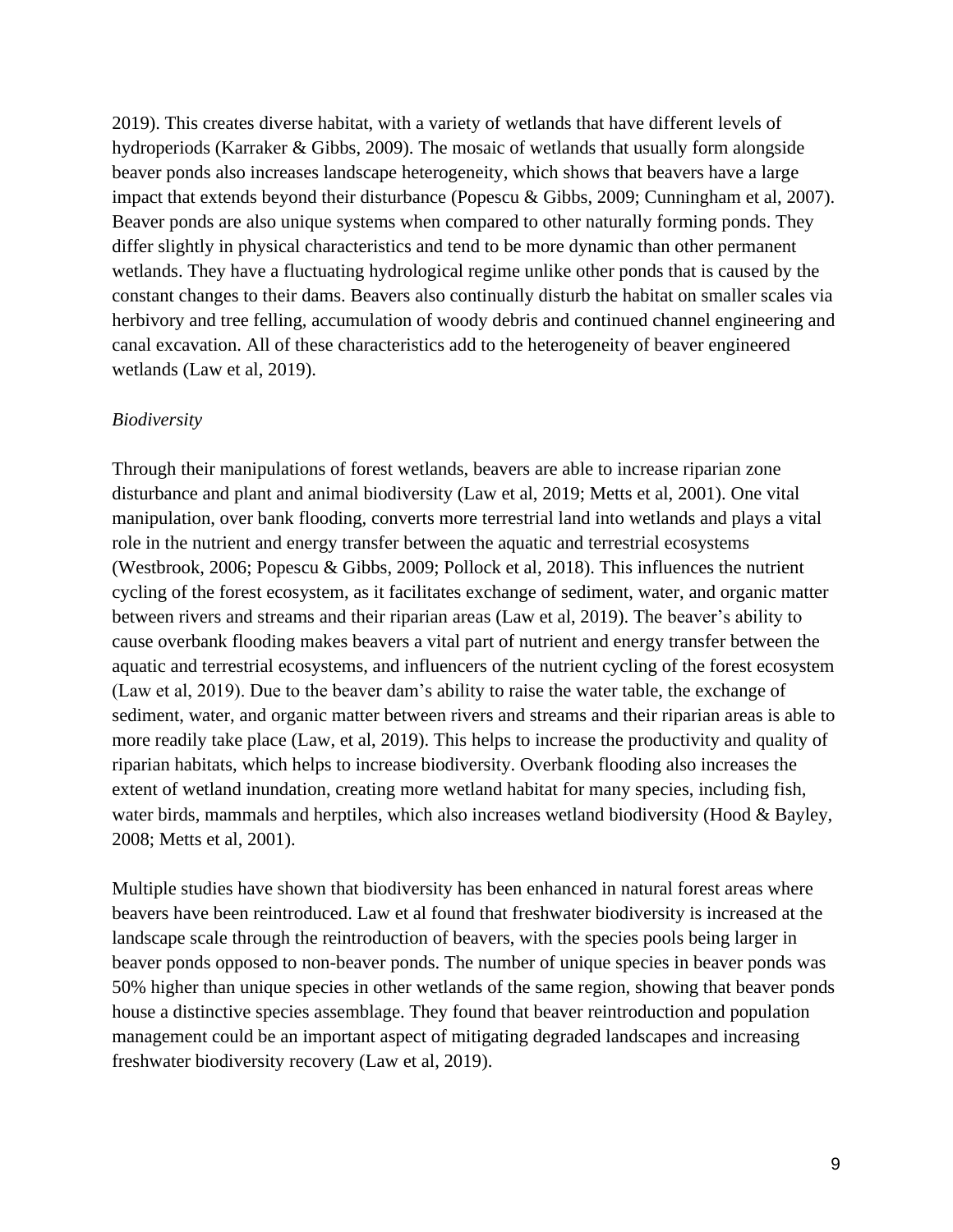#### Ecological Effects of Beavers on Amphibians

Many studies conclude that the restoration of the beaver could potentially be an important aspect of managing amphibian populations, including maintenance and recovery, as well as the restoration and management of rare amphibians (Dalbeck et al, 2007; Dalbeck et al, 2014; Elmeros et al, 2003; Hossack et al, 2015; Karraker & Gibbs, 2009; Metts et al, 2001; Pollock et al, 2018; Popescu & Gibbs, 2009). Some restoration efforts for amphibians include human made ponds that strive to replicate the small seasonal wetlands that are primary breeding habitats (Petranka & Holbrook, 2006). Ecologists have tried to improve the design of these man-made ponds by incorporating information on natural history, community interactions, landscape ecology, and population dynamics (Petranka & Holbrook, 2006). However, man made ponds are expensive, time consuming and don't always function as they should. Beaver created ponds are able to replace these man-made ponds in restoration efforts. The beaver's performance of vital ecosystem services through ecosystem engineering affects local abundance and dynamics of wetland wildlife, including amphibian populations (Pollock et al, 2018). Beaver presence has been found to increase amphibian habitability, amphibian breeding, population connectivity and climate change resilience. These findings show that the management of beavers translates to the management of amphibians (Popescu & Gibbs, 2009).

## *Amphibian Habitability*

Amphibian populations act as indicators for impacts of beavers on the landscape level because healthy amphibian populations are dependent on suitable wetland habitat (Dalbeck et al, 2014). Wetland ponds with higher habitat suitability tend to have higher population sizes of amphibians (Unglaub et al, 2018). Beaver ponds have been shown to make wetlands more habitable for amphibians, increasing their distributions (Hossack et al, 2015; Law, et al, 2019; Remm et al, 2018; Elmeros et al, 2003; Metts et al, 2001, Cunningham et al, 2006). Metts et al found beaver ponds to have a higher abundance of anurans (2001). Beaver ponds decrease stream regime, are lentic systems, and are oxygen-rich water bodies (vertical water mixing caused by constant inflows and outflows of water increases oxygen content), making them highly preferred habitat (Hossack et al, 2015, Karraker & Gibbs, 2009, Popescu & Gibbs, 2009).

Beavers also extend the hydroperiods of wetlands which is an important factor in the structuring of amphibian communities. Wetlands with longer hydroperiods, like those made possible by beavers, usually support more diverse amphibian populations (Cunningham et al, 2006). Babbit found that hydroperiod has the strongest influence on both amphibian species richness and the presence of amphibians in a habitat (2005). Beaver ponds diversify the range of the water bodies they influence and extend the amount of time amphibians can breed and grow (Karraker & Gibbs, 2009; Remm et al, 2018). Dalbeck et al found that the increased habitat heterogeneity due to beaver occurrence led to an increased amphibian species richness in their study area (2007),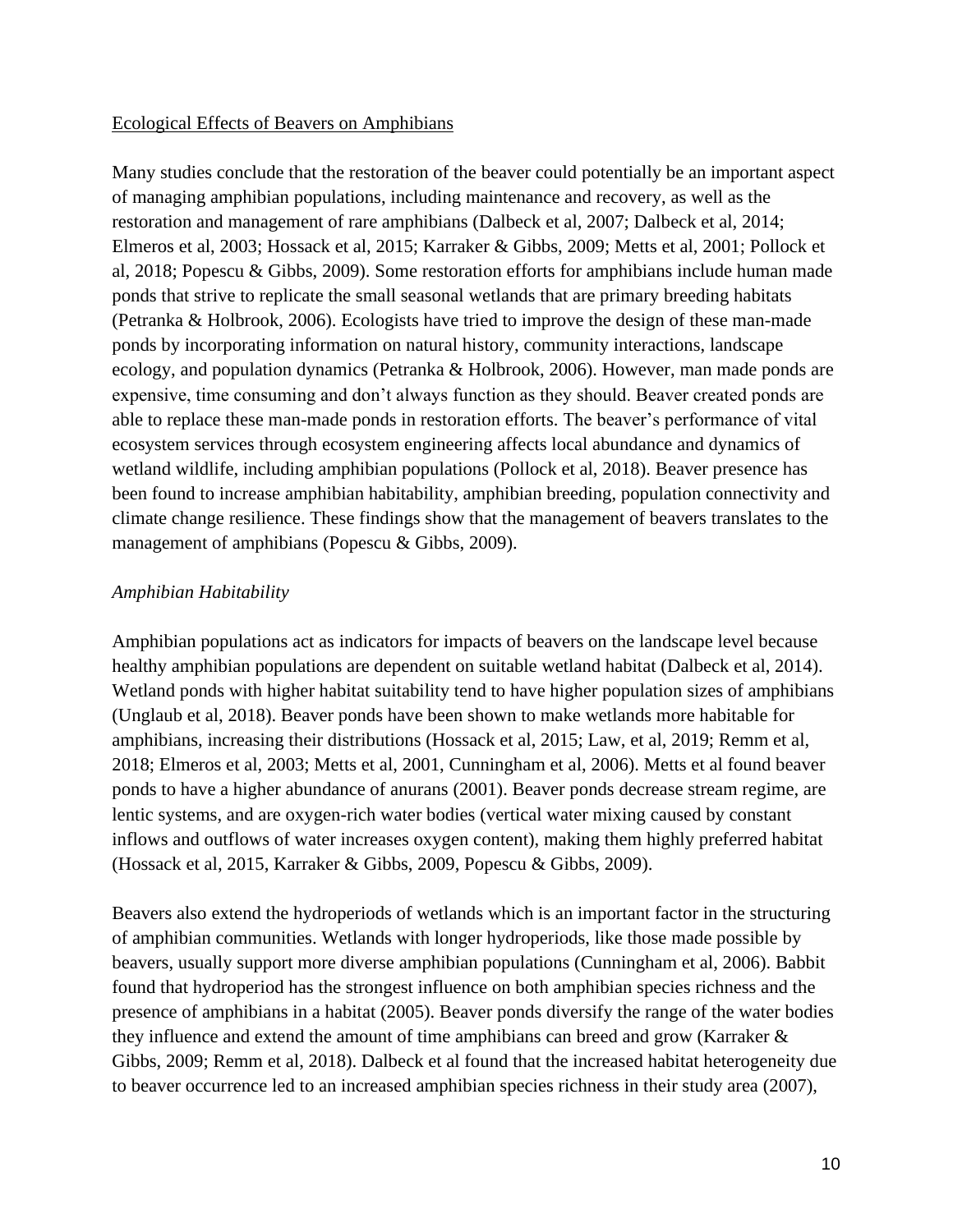while Cunningham et al came to similar conclusions, stating that beavers created wetland habitat with diverse hydroperiods and landscape heterogeneity that supports greater amphibian species richness (2006).

A study by Hossack at el found evidence of the positive influence of reintroduced beavers on wetlands, as well as amphibian populations (2015). They found evidence for the importance of beaver influence on amphibians with it being a parameter that described initial occupancy and colonization for the species studied. Their study was able to show effects of beavers fundamentally altering local communities of amphibians over several generations, showing that beavers had a persistent and lasting effect. They determined that the strong association between beavers and amphibians they saw shows that beavers benefit amphibian populations at local scales, possibly larger scales as well. Dalbeck et al found that amphibians prefer beaver ponds, with the number of species in beaver ponds being higher than in other water bodies in their study area (2007). Lehtinen & Galatowitsch found that amphibians are able to rapidly colonize wetlands that have been restored and have the same characteristics of beaver ponds; many of the amphibian populations that were able to recolonize were able to successfully produce offspring within several months (2001).

#### *Amphibian Breeding*

Beaver ponds have been shown to be excellent diverse reproductive sites for amphibians, due to their spatial and temporal dynamics (Cunningham et al, 2007). Beaver dams change the physical characteristics of wetlands, making them a more preferred breeding habitat. The woody debris accumulation provides vital surfaces for the attachment of amphibian eggs (Dalbeck et al, 2007). The high inundation and insulation as well as shallow margins increases the water temperature of the wetland; the warmer water is able to speed the growth and development of ectothermic amphibian larvae (Hossack et al, 2015; Dalbeck et al, 2014). Amphibians prefer beaver ponds for breeding; Dalbeck et al found that beaver ponds contained almost all frog egg masses even though beaver ponds made up less than 50% of the lentic water bodies in their study area (2014).

Beaver ponds are able to support amphibian populations at all life stages, increasing amphibian fitness. Beaver floods produce nutrient rich sediments. These sediments are very important to many amphibian life cycles, as it favors periphyton, which is an important food source for tadpoles (Remm et al, 2018). Biofilm, another important food source for larvae, is also increased due to the woody debris that is present in beaver ponds, as it provides more surface area for the film to develop (Dalbeck et al, 2007). Beaver ponds also have a shallow littoral zone, which is a factor determining the occurrence of tadpoles in ponds (Remm et al, 2018). Beaver ponds are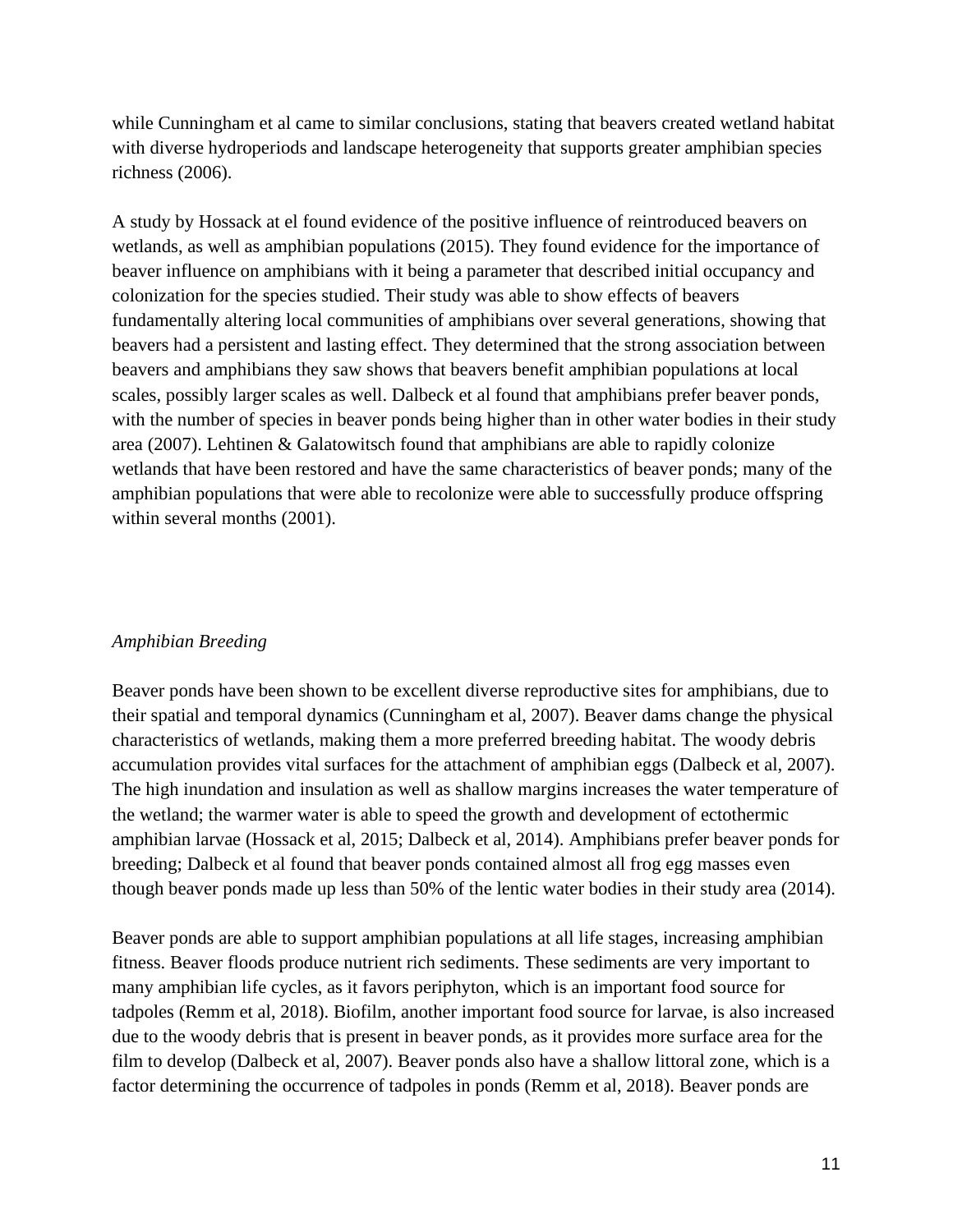also larger than non-beaver ponds, making it possible for less competition among larvae. Karraker and Gibbs found this to increase survivability of amphibian juveniles, and increase their overall growth (2009). Due to their extended hydroperiods, beaver ponds are able to produce more adult frogs that have undergone metamorphosis (Karraker & Gibbs, 2009, Pechmann et al, 1989). Pechmann et al found wetland hydroperiod to greatly affect amphibian community structure and dynamics due to its effect on size at and time of metamorphosis, which in turn affects amphibian adult fitness (1989).

The aquatic-terrestrial transfer of nutrients caused by overbank flooding not only increases the number of suitable spawning areas, but it also increases the quality of the habitat next to beavercreated pools (Elmeros et al, 2003). Microclimate, cover, and insect abundance are all positively influenced, improving the likelihood that amphibians entering the terrestrial environment following metamorphosis encounter habitats that are favorable (Karraker & Gibbs, 2009). Also, because of the added nutrients, new metamorphs are speculated to stay near the beaver pond where they hatched, growing in size before dispersing into neighboring forests. This means that beaver ponds not only increase the survivability of juvenile amphibians, but also increase the survivability and fitness of adult amphibians, as their larger size will increase their chance of reaching reproductive age (Karraker & Gibbs, 2009).

## *Population Connectivity*

Due to the beaver's ability to increase the extent and duration of wetland inundation, they have the ability to facilitate population connectivity between amphibians in different wetland areas. In areas where valleys are unconfined and relatively flat, the hydrologic effects of beaver dams can extend far beyond the riparian areas adjacent to the river or stream (Westbrook, 2006). Beavers are able to influence hydrologic processes at large spatial scales, expanding, creating and maintaining wetlands and increasing wetland connectivity (Westbrook, 2006; Cunningham et al, 2007). The physical changes to wetland systems that result from the creation of beaver dams lead to larger wetlands that are inundated for longer periods throughout the year and that reach different wetland areas more often.

The spatial configuration of dams in a wetland with healthy beaver populations leads to beaver ponds occurring in chains along streams, with beaver ponds in a colony being closely connected, thereby reducing interwetland distance (Popescu & Gibbs, 2009; Dalbeck et al, 2014; Cunningham et al, 2007). Amphibians are limited in their dispersal abilities due to their physical characteristics; however, the average distance between beaver colonies is able to be crossed by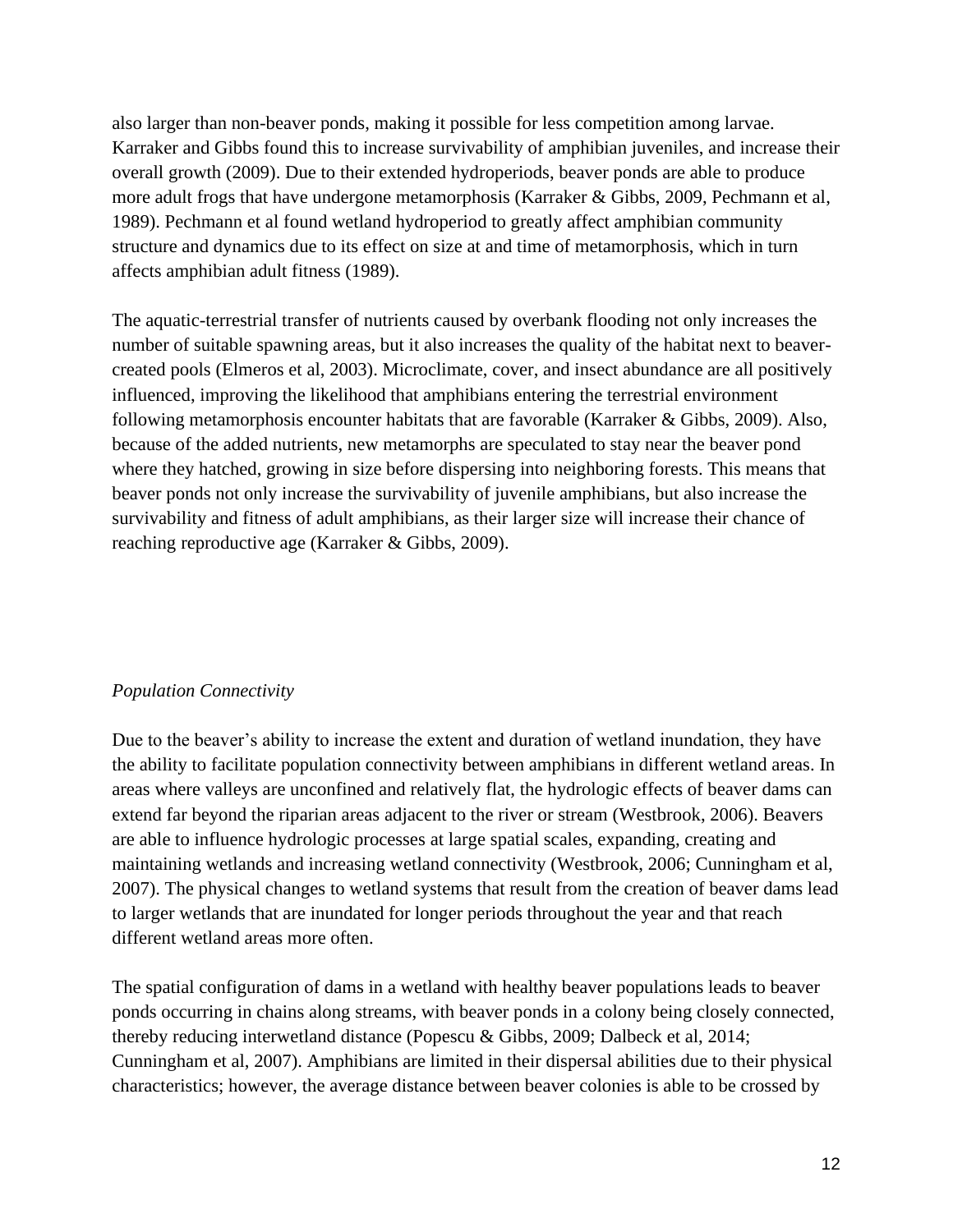amphibians relatively easily, which allows amphibian movements to disperse to another wetland area without the risk of desiccation (Dalbeck et al, 2014; Lehtinen et al, 2001). Beaver dams also create stream corridors, which provide conditions for movement that are favorable to most amphibians, including moist microclimates and plant cover (Cunningham et al, 2007). Wetlands with beaver influence have a higher permeability to amphibian movement and thus facilitate dispersal for breeding and foraging, which helps to stabilize populations of amphibians (Popescu & Gibbs, 2009; Dalbeck et al, 2014; Cunningham et al, 2007).

The longer hydroperiods of beaver ponds, due to their persistence, maintain connectivity of wetland habitats and important connections between metapopulations of amphibians (Karraker & Gibbs, 2009). Evidence that amphibians can disperse hundreds of meters to different wetland areas to breed shows that wetland connectivity is very important to their population dynamics (Olson et al, 2007). Longer hydroperiods that maintain wetland connectivity could play a large role in sustaining amphibian populations; Cunningham et al found that wetland connectivity was the best predictor for amphibian species richness and anuran breeding, concluding that conservation of pond-breeding amphibians is reliant on diverse hydroperiods and wetland connectivity (2007; Karraker & Gibbs, 2009). This was also the finding of Babbit, who concluded that amphibian biodiversity can only be conserved if a diversity of hydroperiods in wetlands is maintained (2005).

#### *Climate Change Resilience*

Beavers are able to increase wetland and amphibian population resilience to climate change stressors including rising temperatures, droughts and less precipitation through their ability to create open water and wetlands at the landscape scale (Hood & Bayley, 2008; Law et al, 2019). Even in times of severe temperature and precipitation fluctuations during a drought, beavers can significantly increase open water via overbank flooding and maintain wetlands (Popescu & Gibbs, 2009; Hood and Bayley, 2008). They are able to increase surface and groundwater at times of high and low-flow and reduce the effect of decline in the water table in times of drought, meaning streams and riparian areas that have been altered by beavers are more resistant to disturbances (Hood & Bayley, 2008).

The beaver's created semi-permanent wetlands are more likely to maintain amphibian populations during drought. These beaver-created wetlands could potentially re-colonize vernal pools that are more likely to dry out, which could help to preserve populations of amphibians during instances of climate stress (Karraker & Gibbs, 2009). Their creation and maintenance of extensive wetlands with higher connectivity help amphibian populations be more resistant to climate change (Hossack et al, 2015; Westbrook et al, 2006). The threat of wetland draining due to climate stress makes it extremely important for the management of pools with longer hydroperiods that are also diverse in their range (Remm et al, 2018).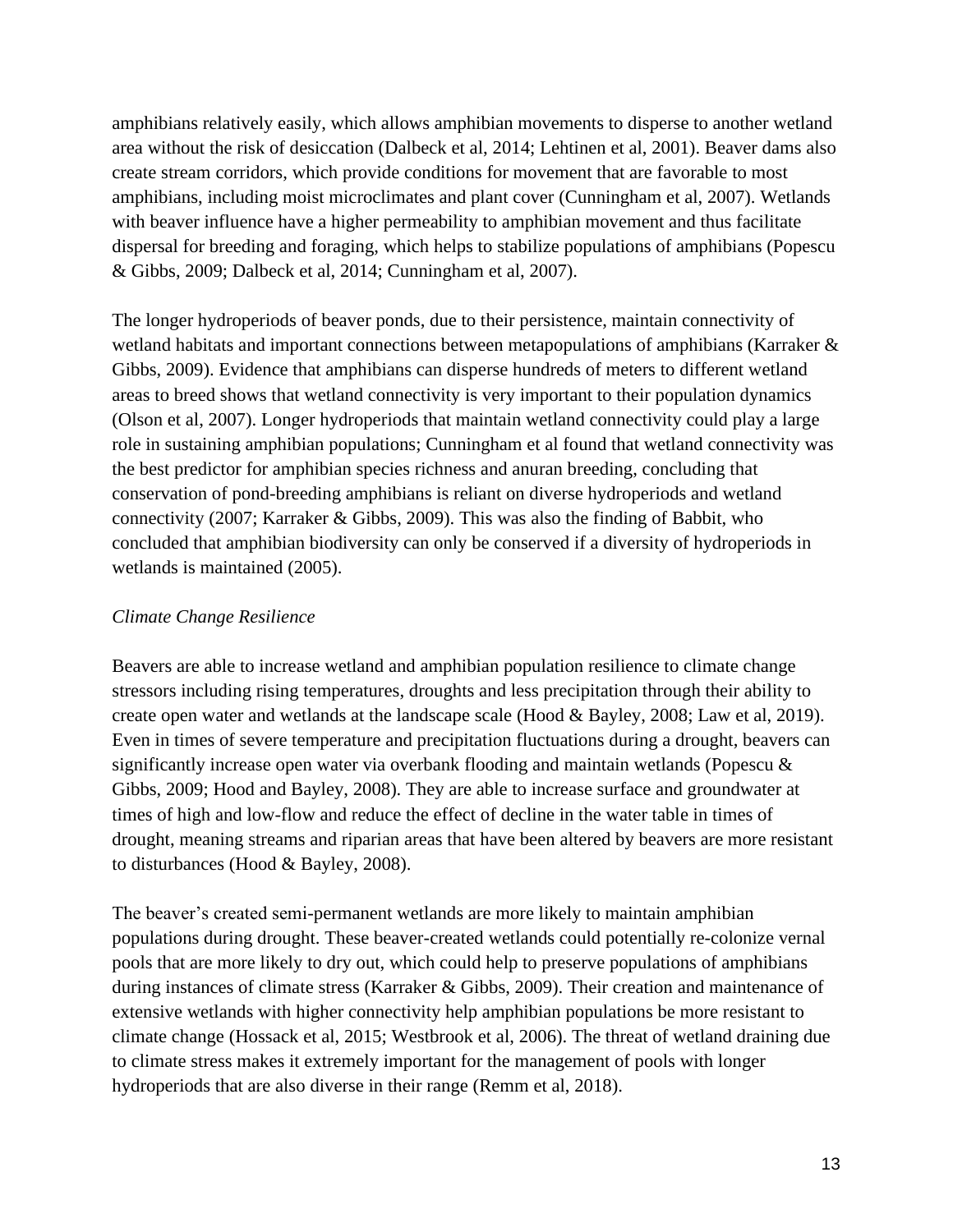#### Beavers as an Ecological Management Option for Amphibians in the Pacific Northwest

The goal of this work was to explore how beavers are linked with wetland hydrology, geomorphology, landscape heterogeneity, and biodiviersity and how these relate to amphibian species wetland habitability, breeding, population connectivity, and climate change resilience, in order to determine if beaver reintroduction and population management is a viable tool for the restoration of amphibian species of concern in the Pacific Northwest.

The Pacific Northwest is of special concern for this review for many reasons, including amphibian decline being particularly severe in this region, with population declines seen in multiple species, as well as the PNW being a major timber harvest region, which adds to increased disturbances and habitat loss to amphibian species (Walls et al, 1992). Many amphibians of the Pacific Northwest have specific ecological requirements; all 47 northwestern amphibian species have stream-riparian associations, with a third being reliant on general stream-riparian areas and a quarter being reliant on headwater landscapes due to their life histories (Olson et al, 2007).

This review focused on anuran species because beavers benefit this order of amphibians more due to their preferred habitat and special needs (Oregon Conservation Strategy). Beaver engineered habitats provide preferable habitat for species that require still or slow-moving water, as well as longer hydroperiods and warmer water for breeding, which mostly includes anuran species. Beavers are able to perform activities that substantially affect the terrestrial as well as aquatic habitats that are crucial for the specific requirements of many PNW anuran amphibians (Oregon Conservation Strategy). At-risk species of the Caudata order (salamanders) within the PNW would not benefit substantially from beaver reintroductions; beaver ecosystem engineering would not positively influence their vital habitat, talus slopes, and many salamanders require cold, flowing water for breeding (Oregon Conservation Strategy).

## *Conservation of Pacific Northwest Amphibians*

Of the amphibian anuran species that are state or federally listed as sensitive, threatened, or endangered with large ranges throughout the PNW, including the Oregon Spotted frog, Cascades frog, Northern Red-legged frog, Foothill Yellow-Legged frog, Rocky Mountain Tailed frog, Columbia Spotted frog, Northern Leopard frog, and Coastal Tailed frog, all have special requirements that include still or slow moving water for breeding, as well as either permanent or longer lasting ponds (California Natural Resources Agency, 2021; Idaho Governor's Office of Species Conservation; Oregon Conservation Strategy; ODFW; WFWO; Wild research, 2015). Because of the beaver's ability to influence wetland habitat to be more habitable and better for breeding, as well as more connected and more resistant to climate change, beaver reintroductions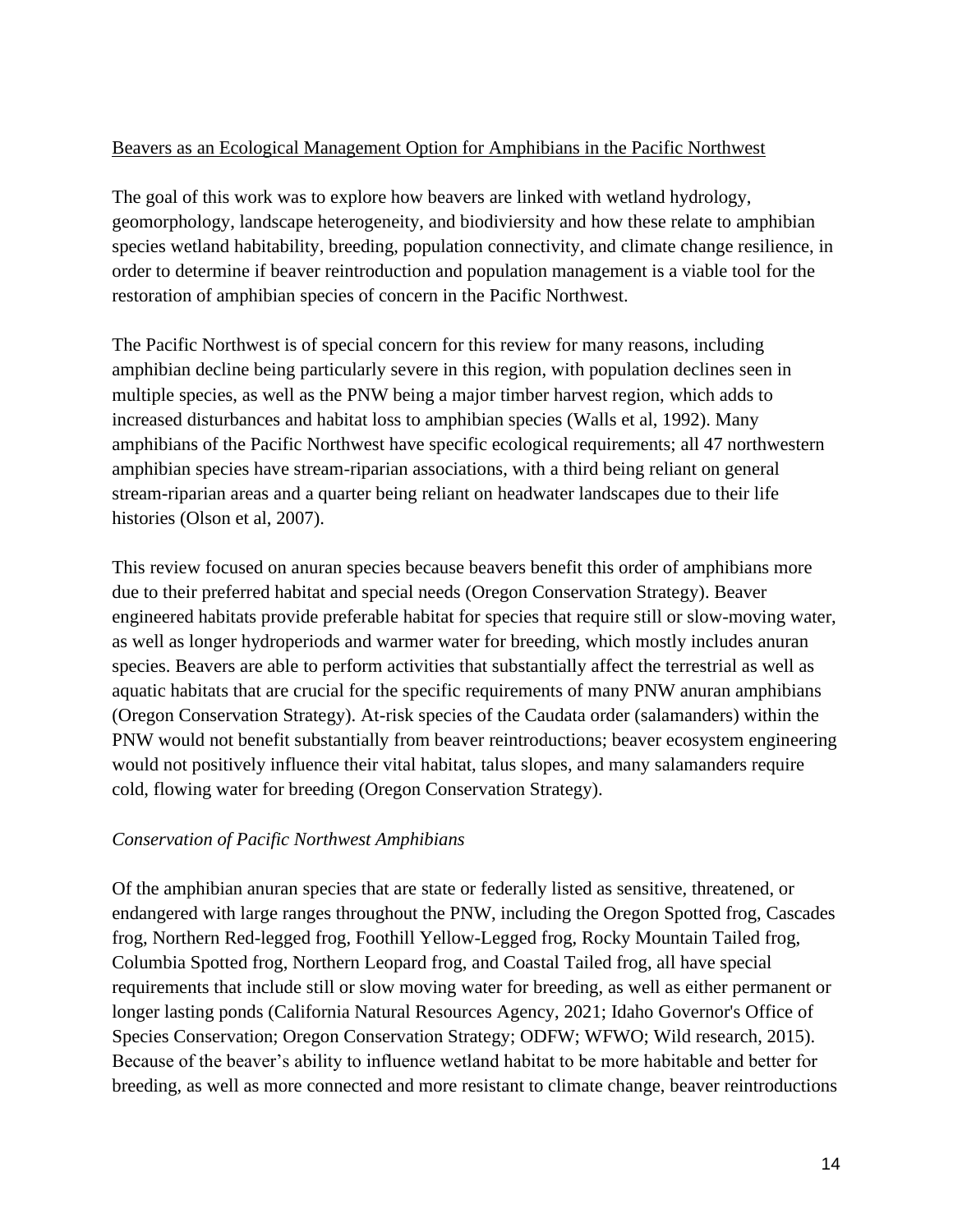into the ecoregions these at-risk species inhabitat would benefit their populations and help their conservation (Karraker & Gibbs, 2009; Hood & Bayley, 2008; Babbit, 2005; Cunningham et al, 2007; Dalbeck et al, 2007; Dalbeck et al, 2014; Hossack et al, 2015; Metts et al, 2001; Pollock et al, 2018; Popescu & Gibbs, 2009; Rosell et al, 2005).

|                         | Federal    | Oregon    | Washington | California | Idaho     | <b>British</b><br>Columbia |
|-------------------------|------------|-----------|------------|------------|-----------|----------------------------|
| <b>Oregon Spotted</b>   |            |           |            |            |           |                            |
| Frog                    | Threatened |           | --         |            | --        |                            |
| <b>Cascades Frog</b>    |            | Sensitive |            | Candidate  |           |                            |
| <b>Northern Red-</b>    |            |           |            | Special    |           | Special                    |
| legged Frog             | --         | Sensitive | --         | Concern    | --        | Concern                    |
| <b>Foothill Yellow-</b> |            |           |            |            |           |                            |
| legged Frog             | --         | Sensitive | --         | Endangered |           |                            |
| <b>Rocky Mountain</b>   |            |           |            |            |           |                            |
| <b>Tailed Frog</b>      |            | Sensitive | Candidate  |            |           | Endangered                 |
| <b>Columbia Spotted</b> |            |           |            |            |           |                            |
| Frog                    | --         | Sensitive | Candidate  |            | Candidate |                            |
| <b>Northern Leopard</b> |            |           |            |            |           |                            |
| Frog                    | --         | --        | Endangered | --         | $-$       | Endangered                 |
| <b>Coastal Tailed</b>   |            |           |            | Special    |           | Special                    |
| Frog                    |            | Sensitive |            | Concern    |           | Concern                    |

**Table 1:** State and federal listings for Pacific Northwest at-risk anuran species. For each species, its listing in each state and province within the PNW is shown, as well as its federal listing status.

For example, the Oregon Spotted frog requires permanent-semi-permanent ponds for breeding and depositing of eggs (Oregon Conservation Strategy). The conservation actions that have been proclaimed for this species includes improving habitat hydrology in order to extend hydroperiods for overwintering and provide larval habitat (Oregon Conservation Strategy). The most important aspect of their conservation includes maintaining healthy aquatic habitats (USFWS & WFWO). Beaver reintroduction would therefore greatly benefit this species as reintroduction focuses on habitat restoration via beaver ecosystem engineering that influences wetland hydrology, quality and productivity (Hossack et al, 2015; Law et al, 2019; Pollock et al, 2018; Hood & Bayley, 2008; Metts et al, 2001). Beaver dams also extend wetland hydroperiods, which would allow for this species to breed for longer, as well as increasing the amount of time habitat is available for larvae metamorphs (Babbit, 2005; Karraker et al, 2009; Pechman et al, 1989; Westbrook, 2006).

The Cascades frog also requires permanent-semi-permanent water sources. They need to have access to slow-moving water that is preferably shallow and sunny, since warmth speeds their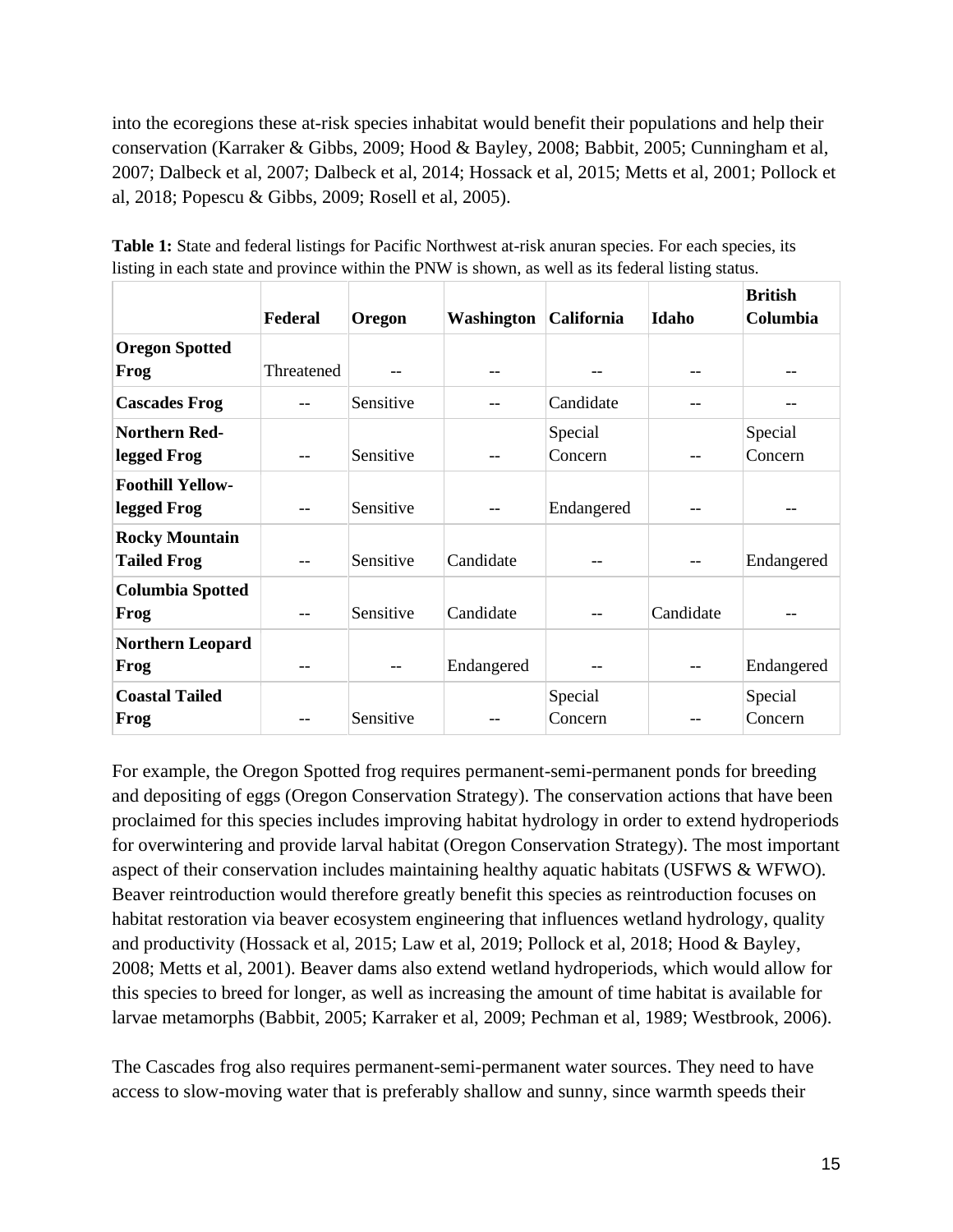larvae's development (Oregon Conservation Strategy). This species is vulnerable to genetic isolation so one of its main proclaimed conservation actions is maintaining habitat connectivity and increasing water quality within its range (Oregon Conservation Strategy). Beaver reintroduction would also greatly benefit this species as beavers provide slow moving, lentic systems that have been shown to be warm and of high enough quality for amphibian breeding and the speeding of metamorphosis (Westbrook, 2006; Hossack et al, 2015, Karraker & Gibbs, 2009, Popescu & Gibbs, 2009; Karraker and Gibbs, 2009). Beavers also have been shown to provide population connectivity to amphibians, due to their expansion of wetlands, which would highly benefit this species (Westbrook, 2006; Cunningham et al, 2007; Popescu & Gibbs, 2009; Dalbeck et al, 2014; Karraker & Gibbs, 2009).

A final example, the Northern Red-legged frog, is another species of PNW amphibian that prefers still-water habitat with exposed, sunny areas for breeding and depositing of eggs. This species' adults and juveniles also depend on moist riparian areas for emigration (Oregon Conservation Strategy). The proclaimed conservation measures for this species include maintaining connectivity between important sites and maintaining wetland and riparian habitat quality (Oregon Conservation Strategy). Beaver reintroduction would also benefit this species' conservation, as healthy beaver populations have been shown to maintain population connectivity between amphibians, as well as not only increase wetland habitat quality but also riparian area quality due to overbank flooding and nutrient transfer (Cunningham et al, 2007; Popescu & Gibbs, 2009; Dalbeck et al, 2014; Karraker & Gibbs, 2009, Westbrook, 2006; Law et al, 2019). Beavers also create exposed areas near their dams due to their herbivory and tree felling, which would provide this species with exposed, sunny areas for their breeding habits (Law et al, 2019).

The special needs and conservation actions are similar for all mentioned at-risk anuran species in the PNW (see table 1); beaver reintroductions would therefore benefit many at-risk amphibian species in this region (Oregon Conservation Strategy). Beaver reintroductions into the ecoregions within the PNW that the mentioned amphibians inhabit, which include the Coast Range, the Klamath Mountains, the West Cascades, the East Cascades, the Willamette Valley, the Blue Mountains, and the Northern Basin and Range should be a focus for conservation of these species (Oregon Conservation Strategy). Conclusion

Through the meta analysis of different sources that ranged from beaver reintroduction studies to beaver presence studies as well as different amphibian species focuses, beaver reintroduction and beaver presence was found to be a valid form of ecological management for amphibian conservation in the PNW, particularly for the anuran order of amphibians.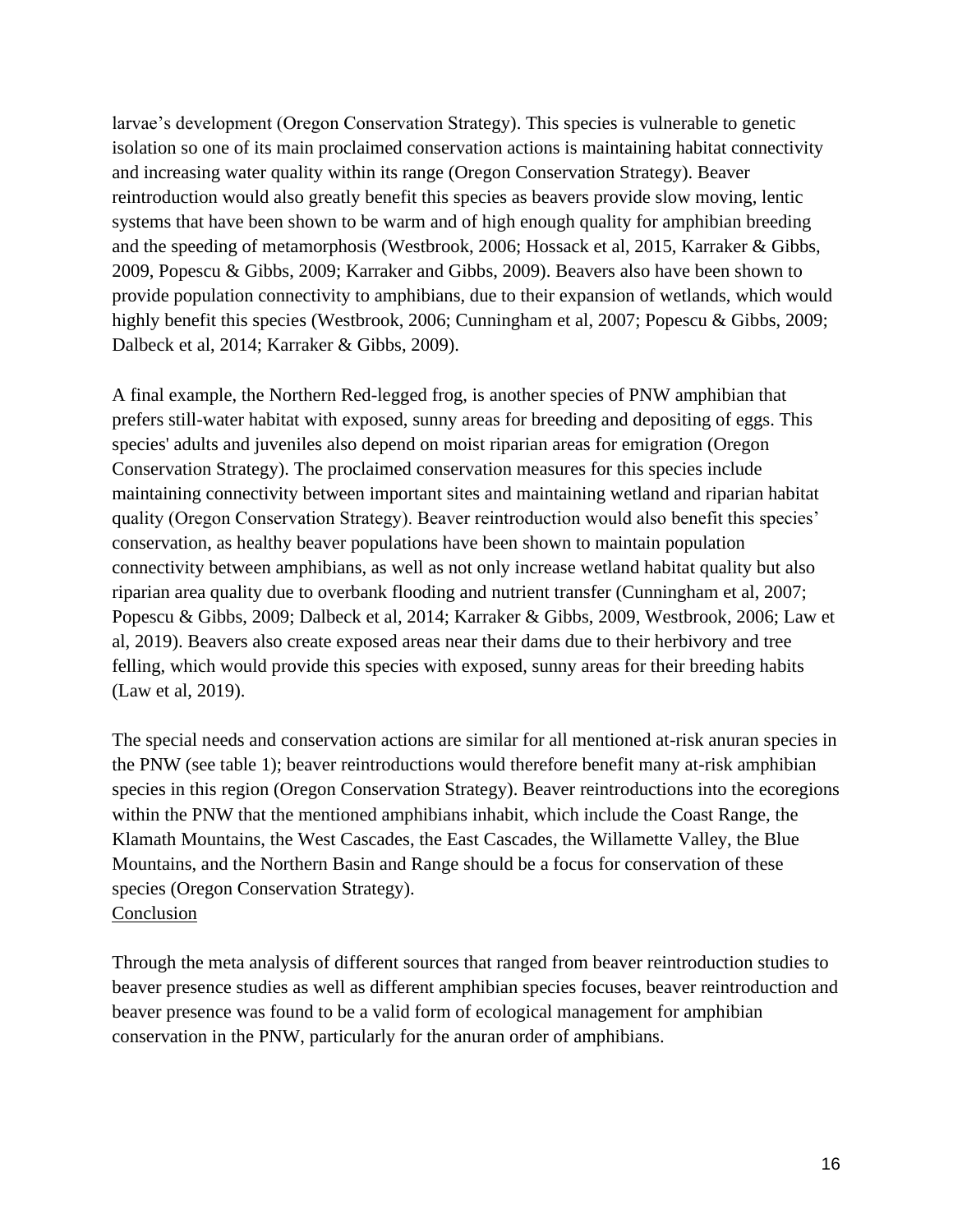In the Pacific Northwest, beaver reintroduction and subsequent management of their populations could be a vital aspect of amphibian species conservation. Due to the many different positive influences that beavers have on amphibian populations, both directly and indirectly, the reintroduction of the beaver and the restoration and management of their populations in the Pacific Northwest is a vital part in the conservation of amphibian species and their wetland habitats. The linkage between beaver influence and amphibian habitability, breeding, population connectivity and climate change resilience was evidenced, showing that beavers greatly influence amphibian community structure and dynamics.

The management of riparian areas and wetlands is vital to any work that aims at conserving amphibian species. Because beavers have such a huge impact on these systems, it is of great importance that beaver reintroduction and population management be a primary component of ecological management and amphibian conservation in the Pacific Northwest.

#### References

- AmphibiaWeb. (2021, March 15). *Amphibian Conservation: Why save amphibians? What is the scope of the problem, what are the causes, and what can be done?* Retrieved July 30, 2020, from: https://amphibiaweb.org/declines/conservation.html
- Babbit, K. J. (2005). The relative importance of wetland size and hydroperiod for amphibians in southern New Hampshire, USA. *Wetlands Ecology and Management*, *13*, 269-279.
- California Natural Resources Agency. (2021). *State and Federally Listed Endangered and Threatened Animals of California*. California Department of Fish and Wildlife. https://nrm.dfg.ca.gov/FileHandler.ashx?DocumentID=109405&inline
- Carvalho da Rocha, M., Beux dos Santos, M., Zanella, R., Prestes, O. D., Goncalves, A. S., & Schuch, A. P. (2020, September). Preserved riparian forest protects endangered forest-specialists amphibian species against the genotoxic impact of sunlight and agrochemicals. *Biological Conservation*, 249.
- Cunningham, J. M., Calhoun, A. J., & Glanz, W. E. (2007). Pond-Breeding Amphibian Species Richness and Habitat Selection in a Beaver-Modified Landscape. *The Journal of Wildlife Management*, 71(8), 2517-2526.
- Dalbeck, L., Luscher, B., & Ohlhoff, D. (2007). Beaver ponds as habitat of amphibian communities in a central European highland. *Amphibia-Reptilia*, 28, 493-501.

Dalbeck, L., Janssen, J., & Volsgen, S. (2014). Beavers (Castor fiber) increase habitat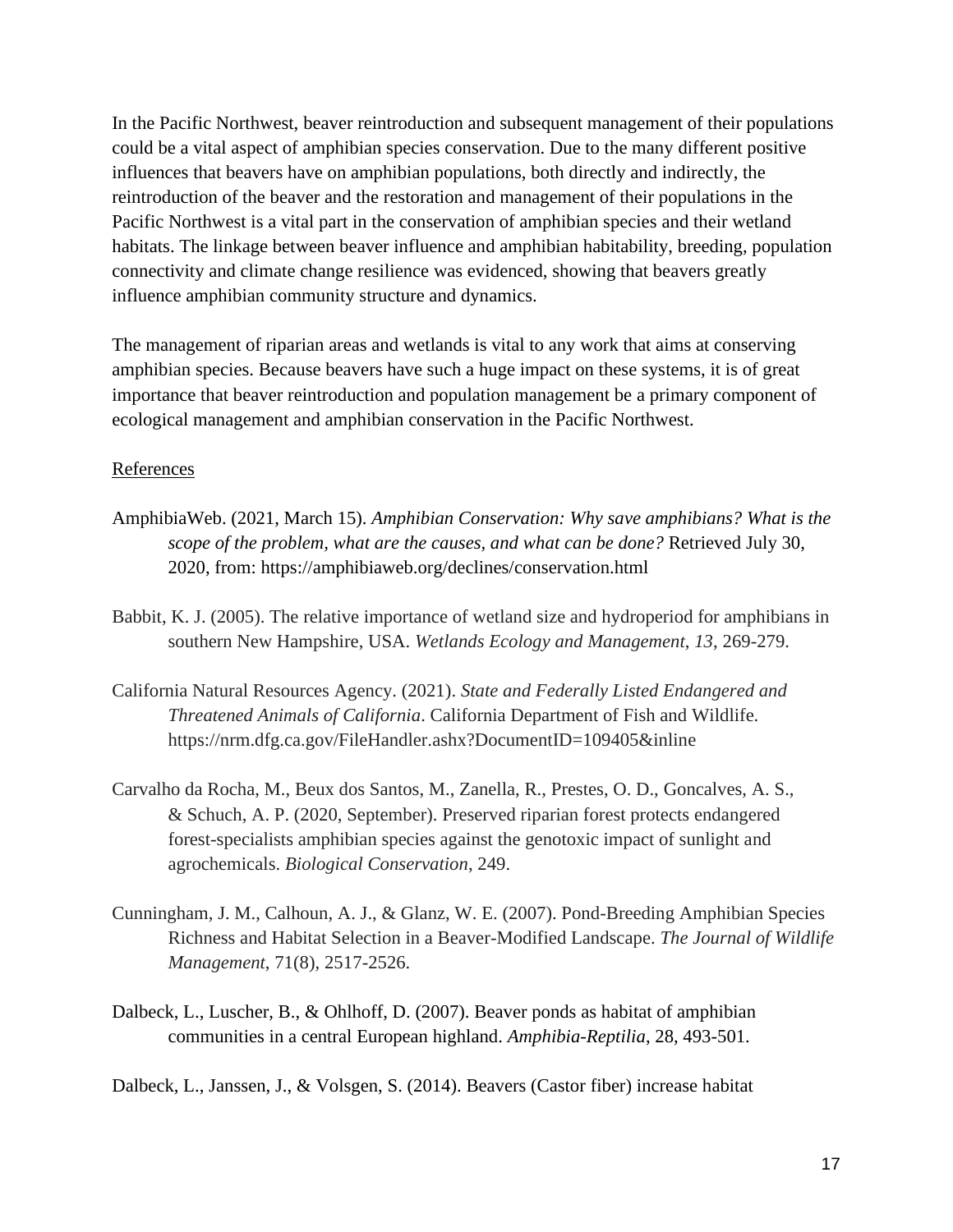availability, heterogeneity and connectivity for common frogs (Rana temporaria). *Amphibia-Reptilia*, 35, 321-329.

- Dodd, K. C., & Cade, B. S. (1997). Movement Patterns and the Conservation of Amphibians Breeding in Small, Temporary Wetlands. *Conservation Biology*, 12(2), 331-339.
- Elmeros, M., Madsen, A., & Berthelsen, J. (2003). Monitoring of reintroduced beavers (Castor fiber) in Denmark. *Lutra*, 46(2), 153-162.
- Idaho Governor's Office of Species Conservation. (n.d.). *Listed Species in Idaho*. Retrieved July 30, 2021, from https://species.idaho.gov/listed-species-in-idaho/
- Hood, G., & Bayley, S. (2008). Beaver (Castor canadensis) mitigate the effects of climate on the area of open water in boreal wetlands in western Canada. *Biological Conservation*, *141*(2), 556-567. doi:10.1016/j.biocon.2007.12.003
- Hossack, B. R., Gould, W. R., Patla, D. A., Muths, E., Daley, R., & Corn, P. S. (2015). Trends in Rocky Mountain amphibians and the role of beaver as a keystone species. *Biological Conservation*, *187*, 260-269 doi: 10.1016/j.biocon.2015.05.005.
- Karraker, N. E., & Gibbs, J. P. (2009). Amphibian production in forested landscapes in relation to wetland hydroperiod: A case study of vernal pools and beaver ponds. *Biological Conservation*, *142*, doi:10.1016/j.biocon.2009.05.002.
- Law, A., Levanoni, O., Foster, G., Ecke, F., & Willby, N. (2019). Are beavers a solution to the freshwater biodiversity crisis? *Diversity and Distributions*, *25*(11), doi:10.1111/ddi.12978.
- Lehtinen, R. M., & Galatowitsch, S. M. (2001). Colonization of Restored Wetlands by Amphibians in Minnesota. *The American Midland Naturalist*, 145(2), 388-396.
- Metts, B. S., Lanham, J. D., & Russel, K. R. (2001). Evaluation of Herpetofaunal Communities on Upland Streams and Beaver-Impounded Streams in the Upper Piedmont of South Carolina. *The American Midland Naturalist*, 145(1), 54-65.
- ODFW Oregon Department of Fish and Wildlife. (2021). *Sensitive Species List*. U.S. Department of Fish and Wildlife. Retrieved July 30, 2021, from https://www.dfw.state.or.us/wildlife/diversity/species/docs/Sensitive\_Species\_List.pdf
- Olson, D. H., Anderson, P. D., Frissell, C. A., Welsh, H. H., & Bradford, D. F. (2007). Biodiversity management approaches for stream–riparian areas: Perspectives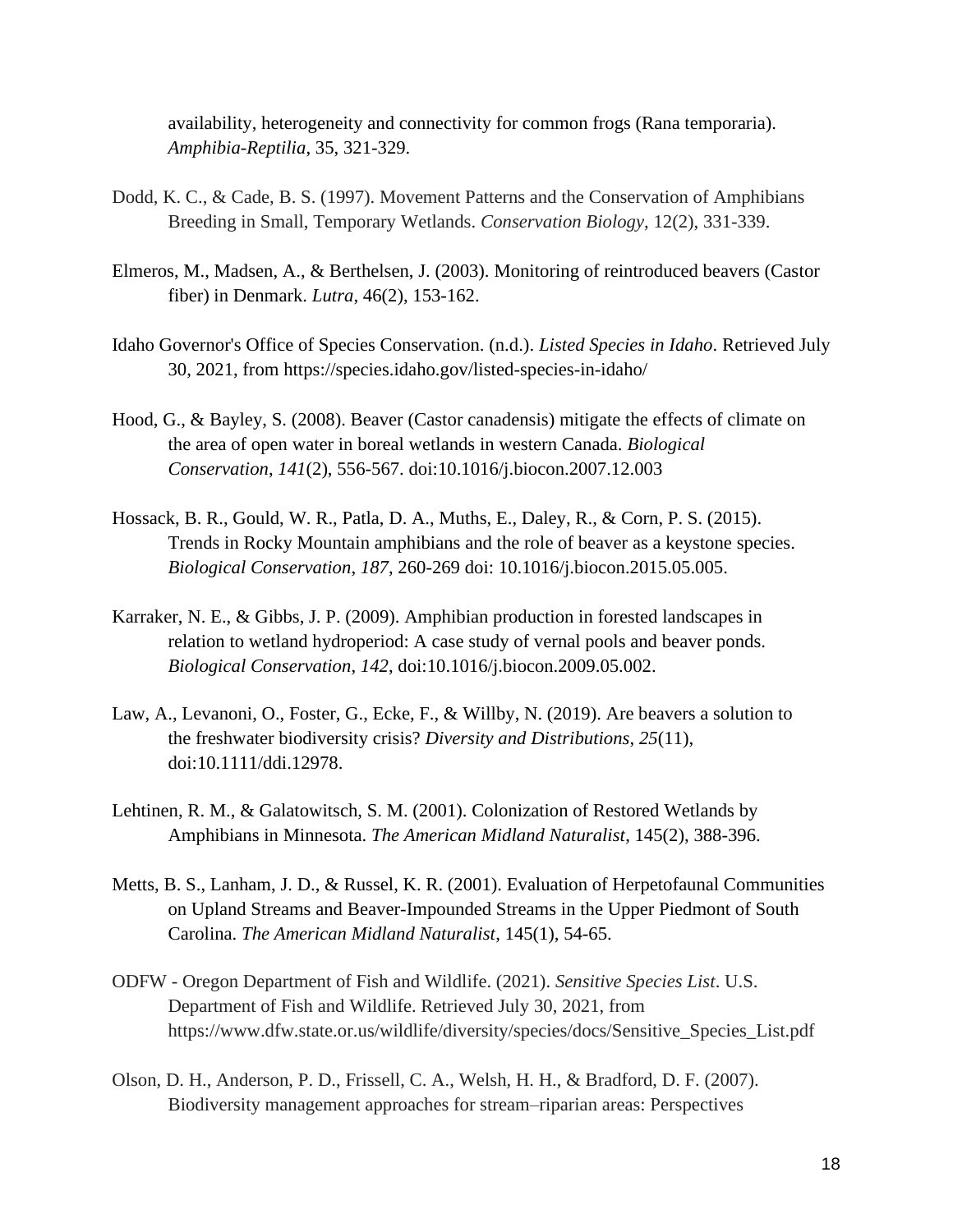for Pacific Northwest headwater forests, microclimates, and amphibians. *Forest Ecology and Management*, 246(1), 81-107.

- Oregon Conservation Strategy. (n.d.). *Strategy Species, Amphibians*. Retrieved July 30, 2021, from https://oregonconservationstrategy.org/ocs-strategy-species/amphibians/
- Pechmann, J. H., Scott, D. E., Gibbons, W., & Semlitsch, R. D. (1989). Influence of wetland hydroperiod on diversity and abundance of metamorphosing juvenile amphibians. *Wetlands Ecology and Management*, *1*(1), 3-11.
- Petranka, J. W., & Holbrook, C. T. (2006). Wetland Restoration for Amphibians: Should Local Sites Be Designed to Support Metapopulations or Patchy Populations? *Restoration Ecology*, 14(3), 404-411.
- Pollock, M.M., G.M. Lewallen, K. Woodruff, C.E. Jordan and J.M. Castro (Editors) 2018. *The Beaver Restoration Guidebook: Working with Beaver to Restore Streams, Wetlands, and Floodplains*. Version 2.01. United States Fish and Wildlife Service, Portland, Oregon. 189 pp. Online at: http://www.fws.gov/oregonfwo/ToolsForLandowners/RiverScience/Beaver.asp
- Popescu, V., & Gibbs, J. (2009). Interactions between climate, beaver activity, and pond occupancy by the cold-adapted mink frog in New York State, USA. *Biological Conservation*, *142*(10), 2059-2068. doi:doi.org/10.1016/j.biocon.2009.04.001.
- Remm, L., Vaikre, M., Rannap, R., & Kohv, M. (2018). Amphibians in drained forest landscapes: Conservation opportunities for commercial forests and protected sites. *Forest Ecology and Management*, *428*, 87-92. doi:10.1016/j.foreco.2018.06.038.
- Rosell, F., Bozser, O., Collen, P., & Parker, H. (2005). Ecological impact of beavers Castor fibre and Castor canadensis and their ability to modify ecosystems. *Mammal Review*, 35.
- Unglaub, B., Steinfartz, S., Kuhne, D., Haas, A., & Schmidt, B. R. (2018, March). The relationships between habitat suitability, population size and body condition in a pond-breeding amphibian. *Basic and Applied Ecology*, 27, 20-29.
- USGS. *Why are frogs and toad populations declining?* Retrieved April 16, 2020 from: https://www.usgs.gov/faqs/why-are-frog-and-toad-populations-declining?qt-news\_scienc e\_products=0#qt-news\_science\_products